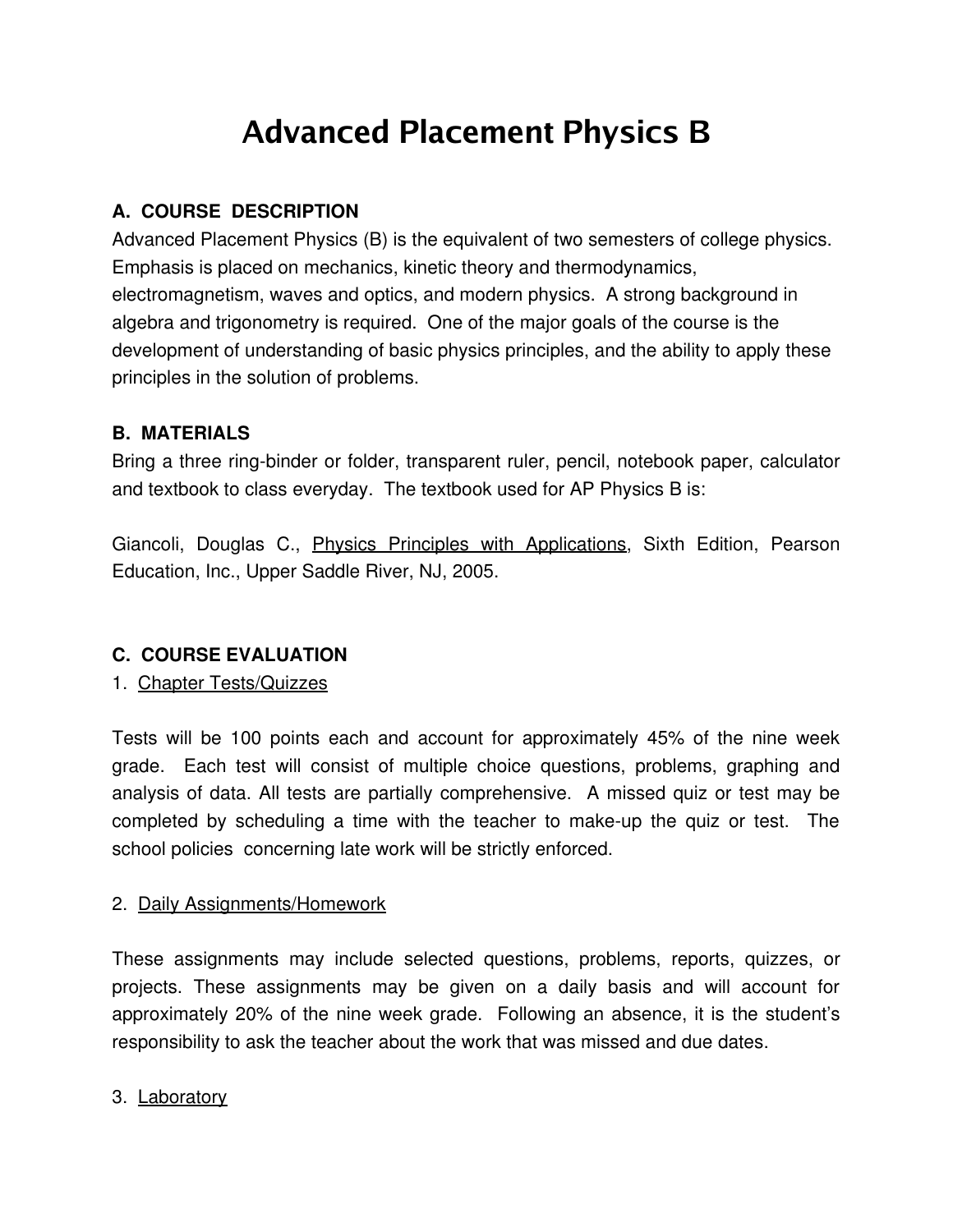The laboratory grade will be approximately 15% of the nine week average. Laboratory safety rules and techniques must be followed at all times in the laboratory.

All lab experiments are "hands-on" activities. Students will be required to keep a lab notebook containing all of their lab reports. Following an absence, it the student's responsibility to schedule laboratory time to complete a missed laboratory.

#### 4. Nine Week Exam

The nine week exam will be 20% of the average grade. The exam will consist of multiple choice questions, problems, graphing and analysis of data.

The grading scale for grades  $11-12$  is:

| $A = 90$ to 100 | $B = 80$ to 89 | $C = 70$ to 79 | $D = 60$ to 69 |
|-----------------|----------------|----------------|----------------|
|                 |                |                |                |

Good attendance is important to success in Advanced Placement Physics B. Students are strongly encouraged to read each chapter and complete all assignments. Student success on each test will be directly related to their understanding of the chapter objectives and their ability to answer the questions and problems from the laboratories and assignments.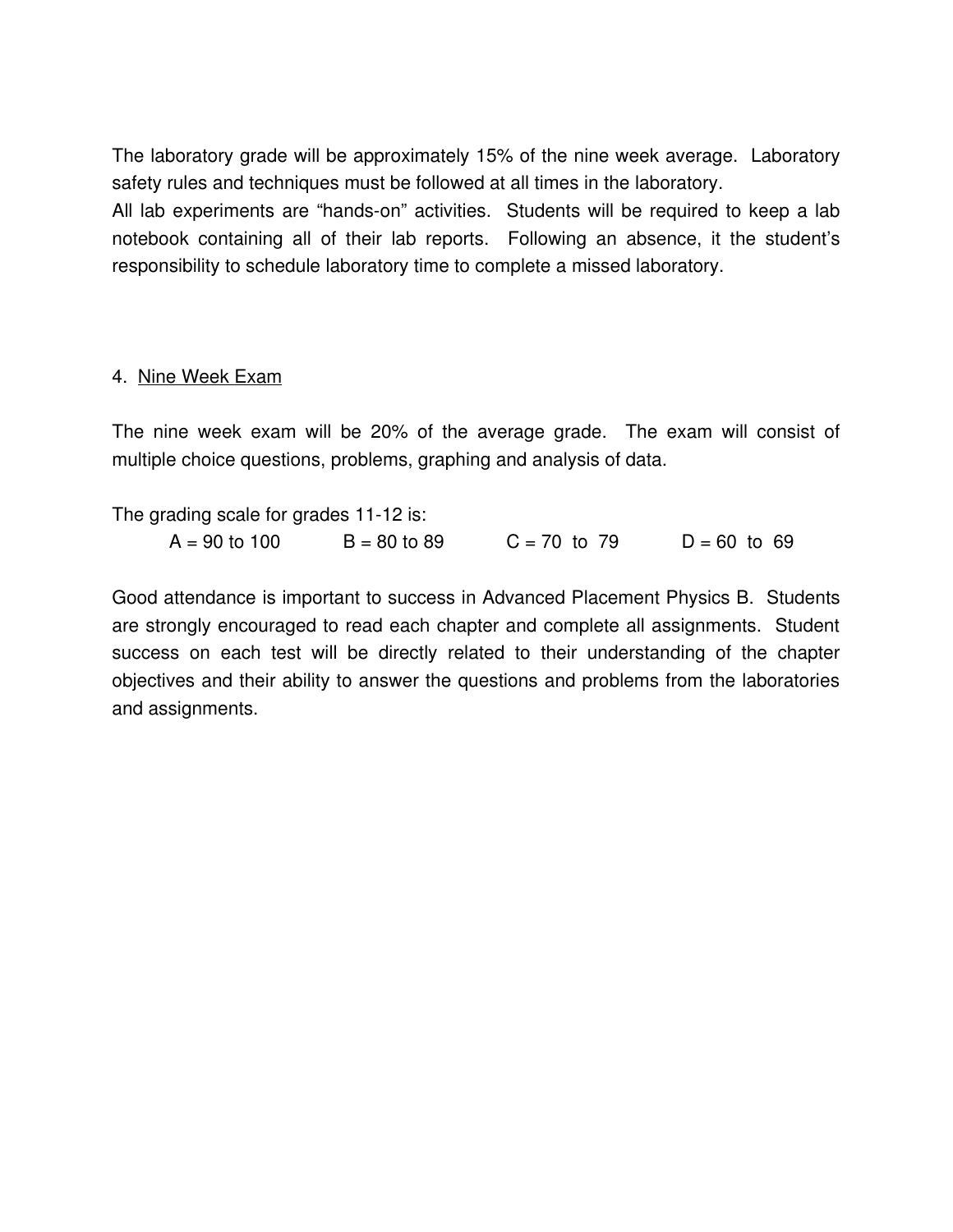#### **Chapter 1: Introduction and Measurement**

A. General aim: To use proper laboratory techniques to collect data, to report measured quantities using correct significant figures, and to convert between metric units.

- B. Content
	- 1. The numerical value of a measurement
	- 2. Significant figures
	- 3. Scientific notation
	- 4. Measurement of mass, length, and volume
	- 5. Conversion of units by the factor-label method
	- 6. Graphing data
	- 7. Graphs of linear, quadratic, and inverse relationships
	- 8. Solving equations using algebra

#### C. Objectives

After reading and participating in the classroom activities, you should be able to:

- 1. Name the basic metric units and their symbols.
- 2. Distinguish between mass and weight.
- 3. Given conversion tables and given the measurement of length, mass, or volume,
- in

the English or Metric System, use the factor-label method in problem solving to convert the measurement to other stated units in the English or Metric System.

- 4. Determine the amount of uncertainty in a measured quantity and distinguish between accuracy and precision.
- 5. Report measurements and the results of calculating with measurements to the correct number of significant figures.
- 6. Express large and small numbers in scientific notation.
- 7. Distinguish between dependent and independent variables.
- 8. Graphically identify direct and inverse relationships.
- 9. Recognize a graph in which data lie in a straight line as a linear relationship which can be represented by the equation,  $y = mx + b$ . Calculate the slope, m, of the straight-line graph, m =  $(y_2 - y_1)/(x_2 - x_1)$
- 10. Recognize a graph of a quadratic relationship as a parabolic curve which can be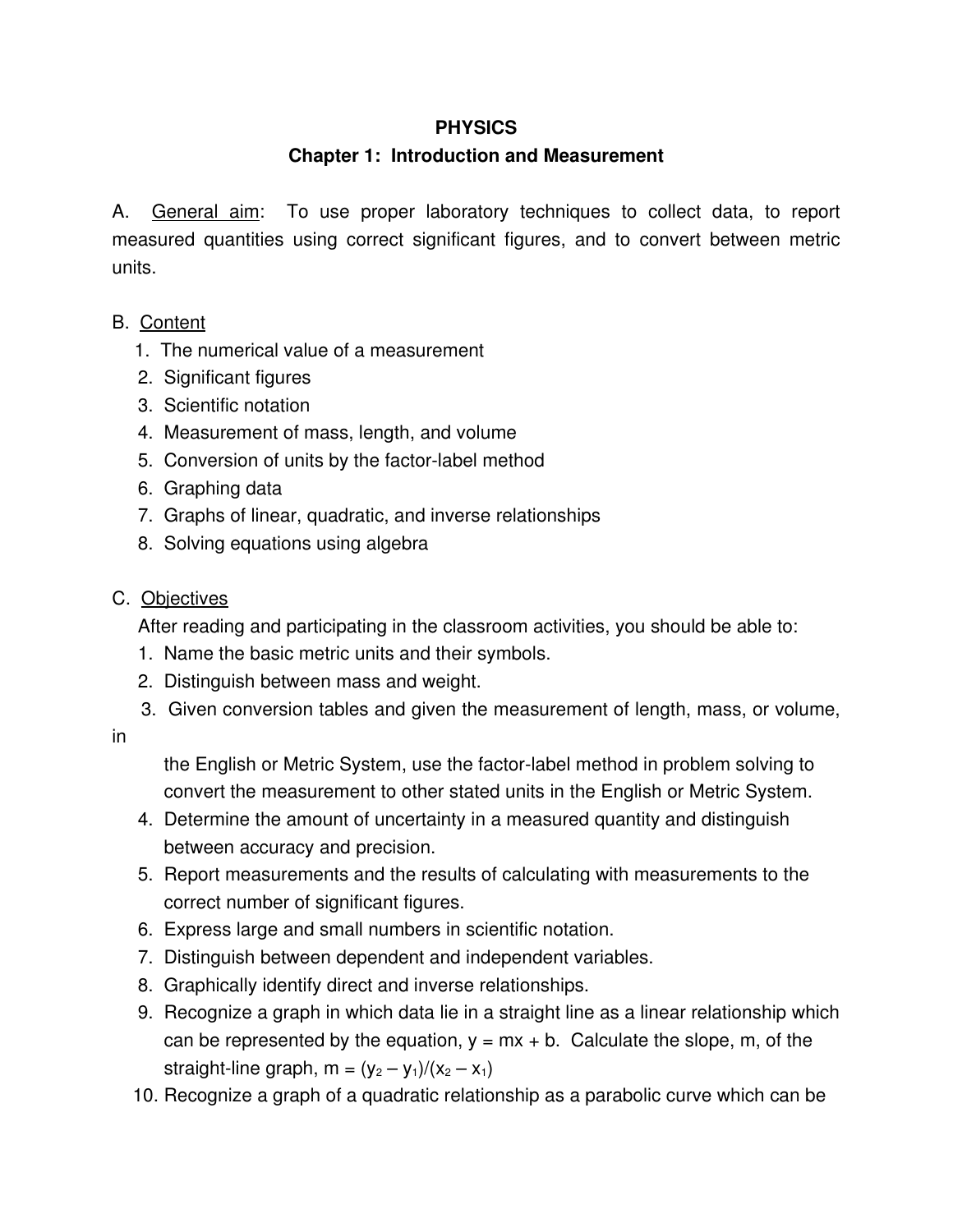represented by the equation,  $y = kx^2$ 

D. Laboratory

1. Graphing Lengths of Wires Goal: Measurement and usage of graphing calculators Time: 55 minutes Type of Lab: Student conducted (hands on)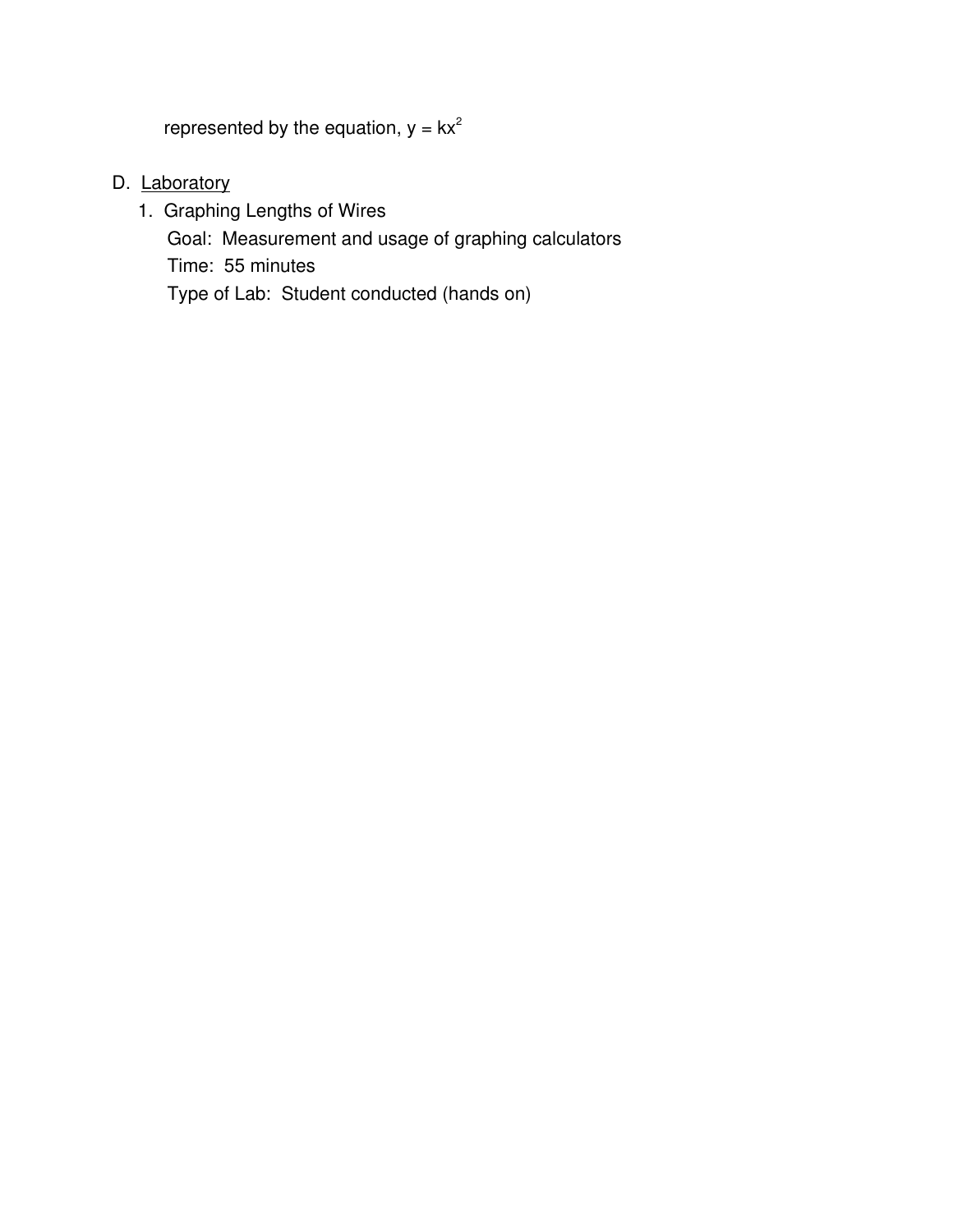# **Chapter 2: Kinematics in One Dimension**

A. General aim: To introduce the fundamental concepts of motion along straight lines and to study the pattern of change in velocity called acceleration.

- B. Content
	- 1. Average and instantaneous motion
	- 2. Uniformly accelerated motion
	- 3. Accelerated motion due to gravity
	- 4. Graphical analysis of motion

# C. Objectives

After reading and participating in the classroom activities, you should be able to:

- 1. Define and give an example of a frame of reference.
- 2. Define average velocity and calculate the average velocity given distance and time.  $v_{avg} = \frac{1}{2}(v_o + v_f)$  or  $v_{avg} = \Delta d/\Delta t$
- 3. Interpret and plot position-time graphs for positive and negative positions.
- 4. Determine the slope of a curve on a position-time graph and state that the slope of the line is the average velocity.
- 5. Distinguish displacement from distance and velocity from speed.
- 6. Plot and interpret a velocity-time graph.
- 7. Use the area under the curve of a velocity-time graph, to calculate the displacement of an object.
- 8. Define and use the concept of relativity of velocities.
- 9. Define instantaneous velocity and determine the instantaneous velocity by drawing the tangent to a curve on a position-time graph.
- 10. Define and calculate from a velocity-time graph, average and instantaneous acceleration.
- 11. Given two velocities and the time interval between them, calculate the average acceleration.  $a = (v_f - v_o)/t$  or  $a = \Delta v/\Delta t$

12. Given the initial velocity, time, and uniform acceleration, calculate the final velocity

of an object.  $v_f = v_o + at$ 

13. Calculate the displacement of an object undergoing uniform acceleration, given two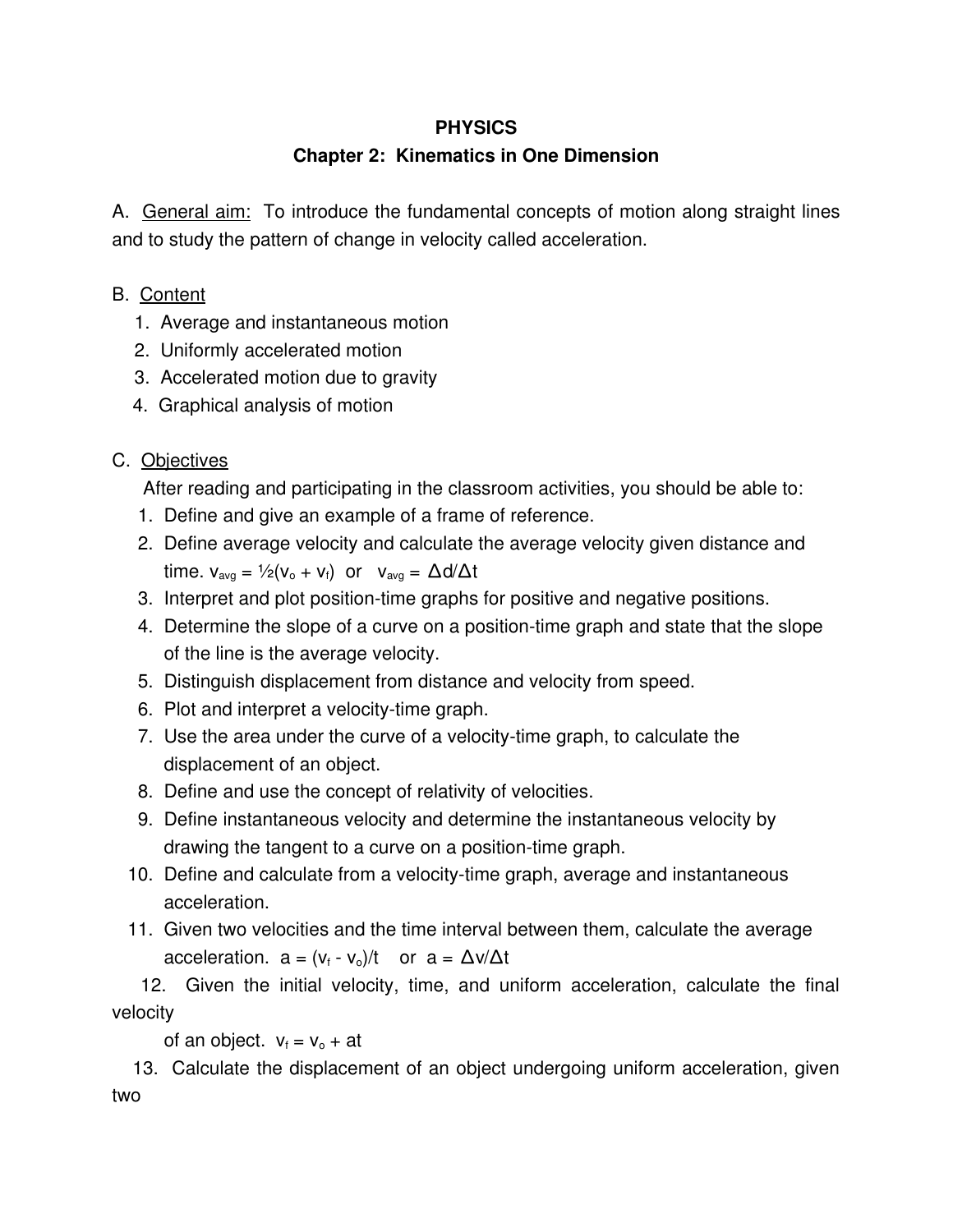of the three quantities: acceleration, time, or velocity.  $d_f = d_o + v_o t + 1/2at^2$ 

- 14. Solve problems of the motion of objects uniformly accelerated by gravity.  $v_f^2 - v_o^2 = 2a(d_f - d_o)$
- 15. Given a graph of position as a function of time, recognize in what time intervals velocity or acceleration is positive, negative, or zero, and identify or sketch a

graph

of velocity as a function of time.

16. Given a graph of velocity as a function of time, recognize in what time intervals acceleration is positive, negative, or zero, and identify or sketch graphs of

#### position

and acceleration as functions of time.

#### D. Laboratory

- 1. Uniform Motion
	- Goal: Use graphical methods to analyze the motion of a vehicle
	- Time: 55 minutes

Type of Lab: Student conducted (hands on)

2. Motion of Ball on Ramp Goal: Measure and graph the acceleration of a ball moving on an inclined plane Time: 55 minutes

Type of Lab: Student conducted (hands on)

3. Match the Graph Using a Motion Detector Goal: Demonstration of displacement, velocity and acceleration Time: 35 minutes Type of Lab: Student conducted (hands on)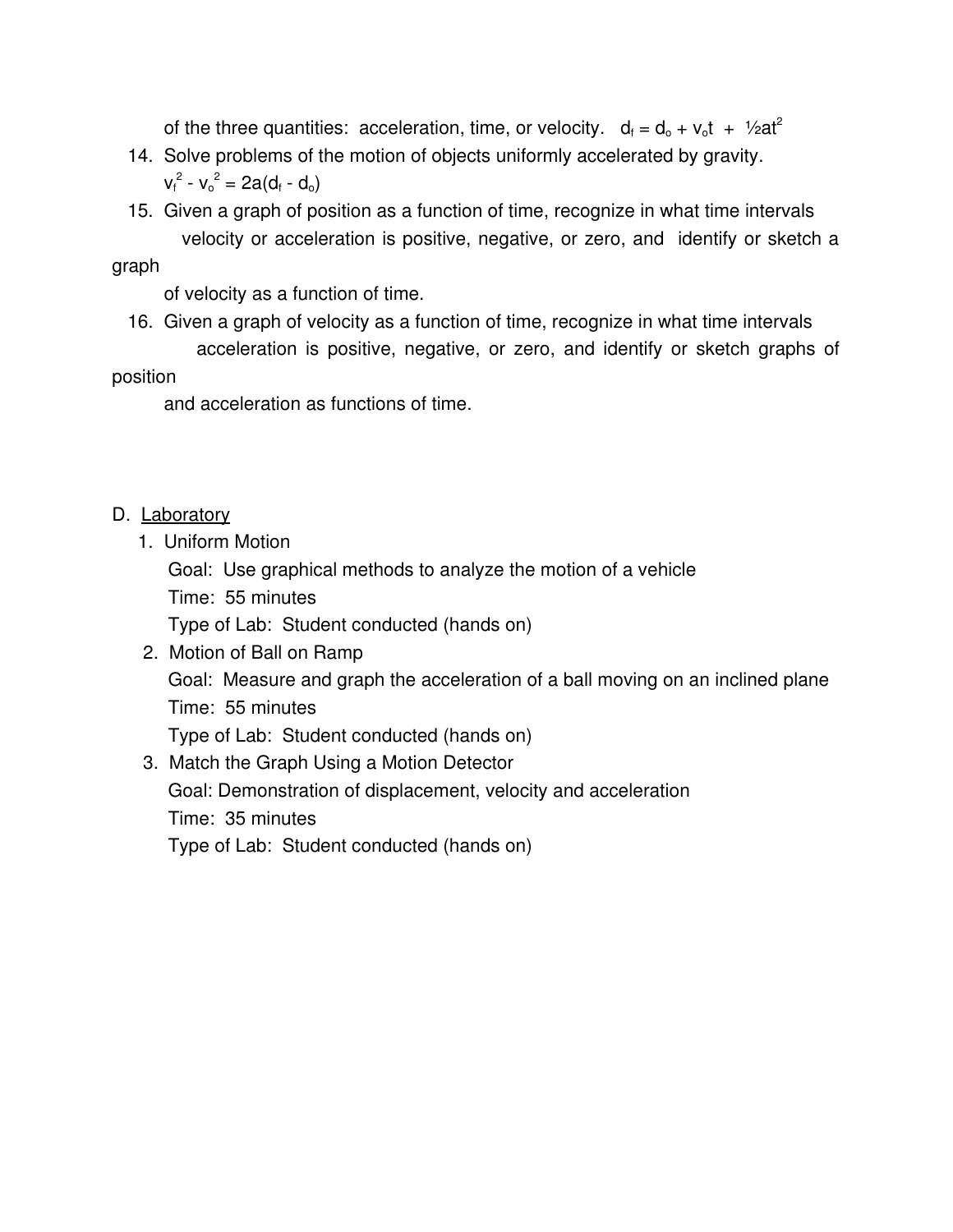# **Chapter 3: Vectors and Kinematics in Two Dimensions**

A. General aim**:** To introduce the vector, a representation for physical quantities that are changing in both magnitude and direction and to study projectile motion.

# B. Content

- 1. Characteristics of vectors and scalars
- 2. Graphical method of vector addition
- 3. Independence of perpendicular components of vector quantities
- 4. Analytical methods of vector addition
- 5. Subtraction of vectors
- 6. Equilibrium and the equilibrant force
- 7. Horizontally launched projectiles
- 8. Projectiles launched at an angle

#### C. Objectives

After reading and participating in the classroom activities, you should be able to:

- 1. Define resultant as the sum of two or more vectors and be able to graphically determine the resultant vector.
- 2. Draw vector diagrams to illustrate that perpendicular vector quantities can be treated independently of one another.
- 3. Add perpendicular vectors analytically by using the Pythagorean relation,
	- $A^2 = A_x^2 + A_y^2$ , and the definition of the tangent of an angle, tan  $\theta = A_y/A_x$
- 4. Resolve a vector into two perpendicular components.
- 5. Add vectors of any angles by finding their components and adding all vertical and horizontal components separately, and then finding the resultant.
- 6. Calculate the difference between two vectors by subtraction.
- 7. Determine the equilibrant, the single force that is equal in magnitude and opposite

in

direction to the resultant of several forces acting on a point.

- 8. Solve problems of projectiles launched horizontally using the idea that vertical and horizontal velocities of a projectile are independent.
- 9. Find the maximum height and range of projectiles launched at an arbitrary angle if initial velocity and angle are given.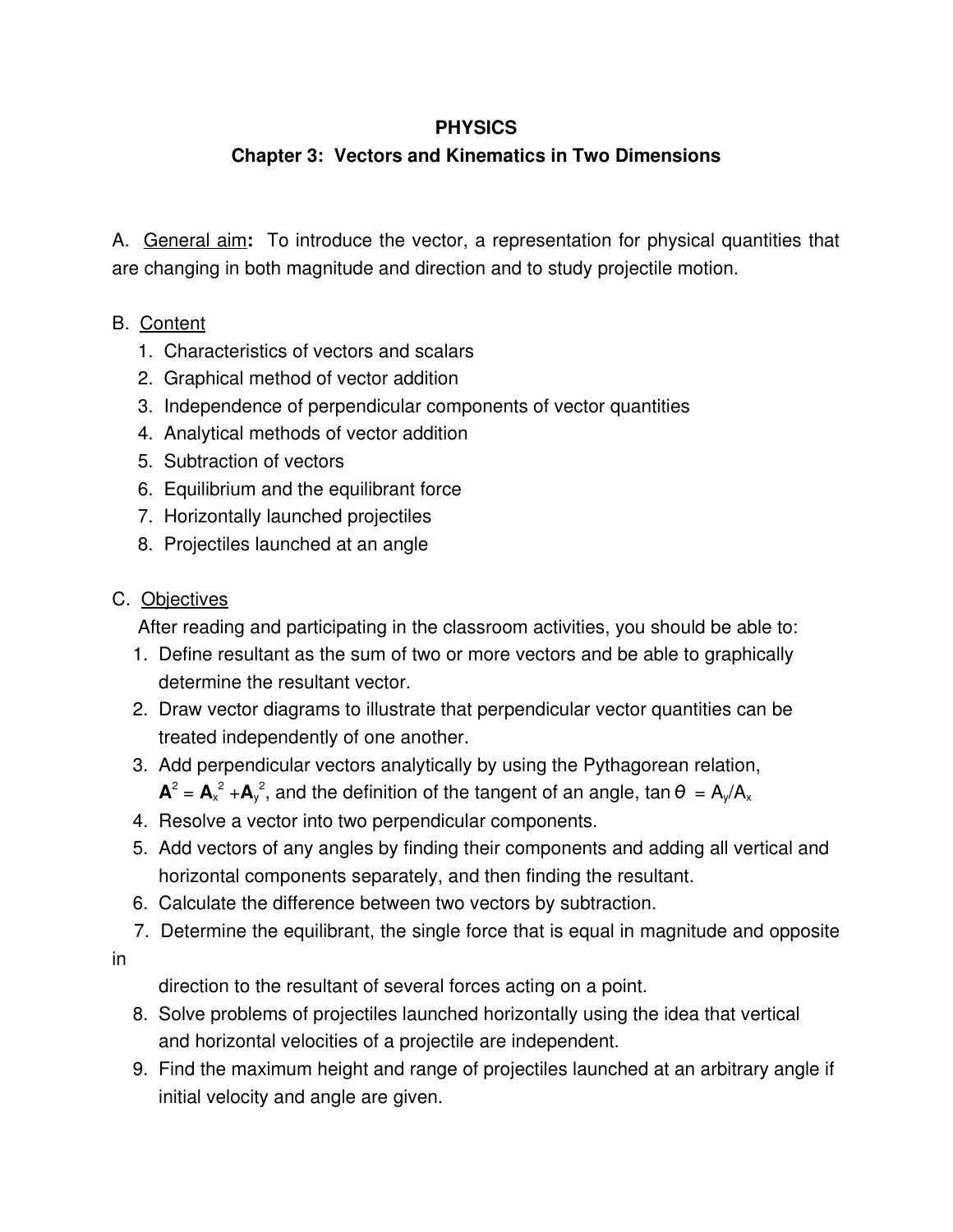#### D. Laboratory

- 1. The Paper River
	- Goal: To investigate the independence of vector quantities Time: 55 minutes Type of Lab: Student conducted (hands on)
- 2. The Football Throw Goal: To investigate projectile motion Time: 55 minutes Type of Lab: Student conducted (hands on)

# **PHYSICS Chapter 4: Newton's Laws of Motion**

- A. General aim: To explain motion using Newton's laws.
- B. Content
	- 1. Forces
	- 2. Newton's Laws of Motion
	- 3. Static and Dynamic Applications of Newton's Laws
	- 4. Friction
- C. Objectives

After reading and participating in the classroom activities, you should be able to:

1. Name the four basic forces: gravitational force, electromagnetic force, strong nuclear force, and weak force. State the relative strengths of each force and

#### some

#### familiar examples.

- 2. State and make application of Newton's three laws of motion.
- 3. Make calculations using Newton's second law,  $F = ma$ .
- 4. Differentiate between net forces that cause acceleration and action-reaction pairs.
- 5. Distinguish between weight and mass.
- 6. Given the mass of an object, calculate the weight. Weight =  $F_w = mg$ .
- 7. Draw and label free-body diagrams.
- 8. Calculate the force of friction given the coefficient of friction and the normal force.  $F_f = \mu F_n$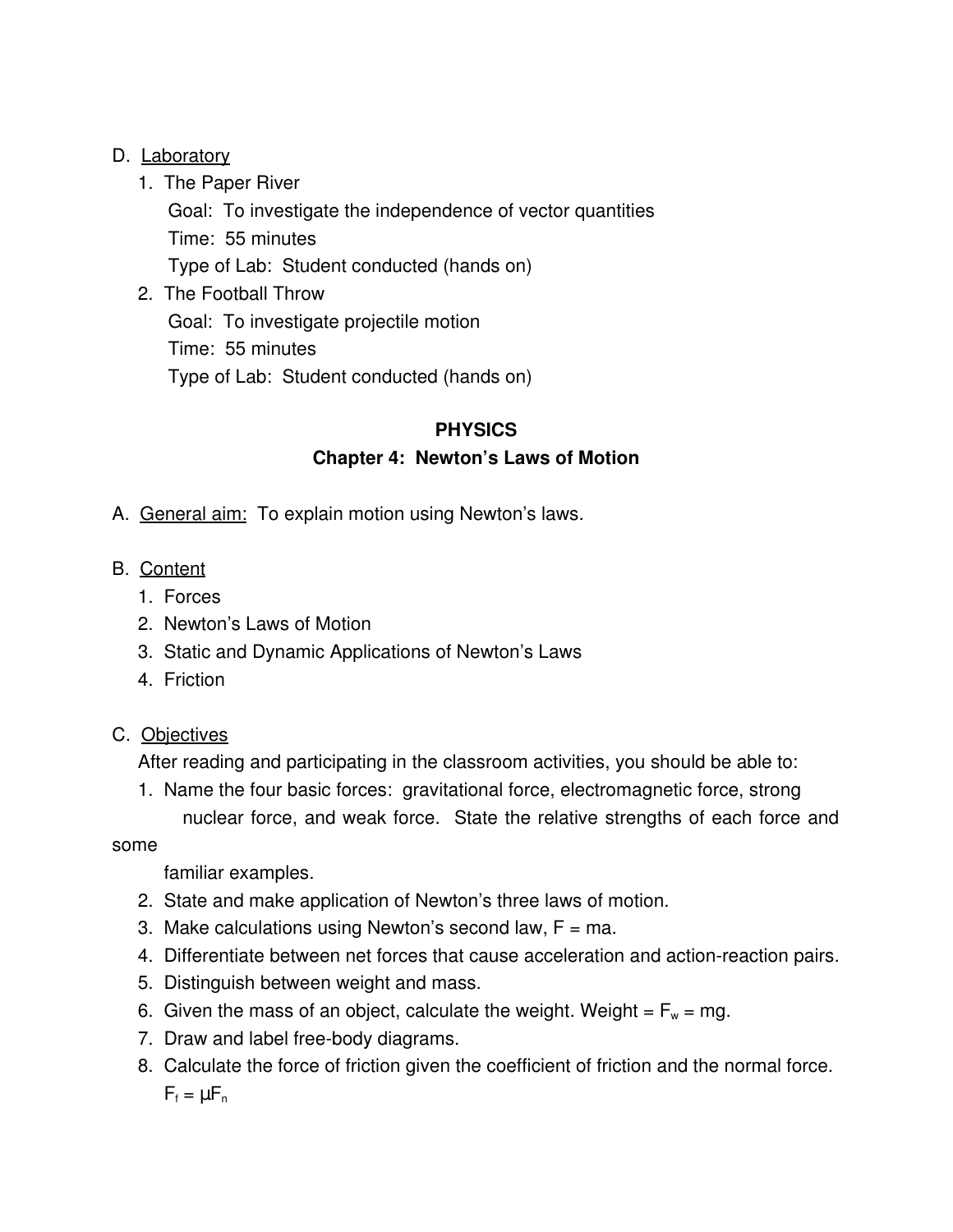9. State that the net force is the vector sum of all forces acting on a body. Calculate the acceleration resulting from the net force acting on the object.

10. Define free-fall, air resistance or drag, and terminal velocity and explain the effects

of each on a falling object.

- 11. Calculate the normal force acting on an object that is at rest on an inclined plane given the angle.
- 12. Calculate the acceleration of an object as it slides down an inclined plane.

#### D. Laboratory

1. The Old Tablecloth Trick

Goal: Introduction to inertia and Newton's first law.

Time: 5 minutes

Type of Lab: Teacher led demonstration

2. Newton's Second Law

Goal: Examine the relationships between mass, force, acceleration, and

#### Newton's

laws of motion Time: 55 minutes Type of Lab: Student conducted (hands on)

3. Static and Kinetic Friction

Goal: To investigate friction and measure the coefficients of friction

Time: 20 minutes

Type of Lab: Teacher led demonstration

#### **PHYSICS**

**Chapter 5: Circular Motion and Newton's Law of Universal Gravitation**

A. General aim: To understand circular motion, Kepler's laws of planetary motion, and the Newton's law of universal gravitation.

#### B. Content

- 1. Uniform circular motion
- 2. Kepler's laws
- 3. Newton's law of universal gravitation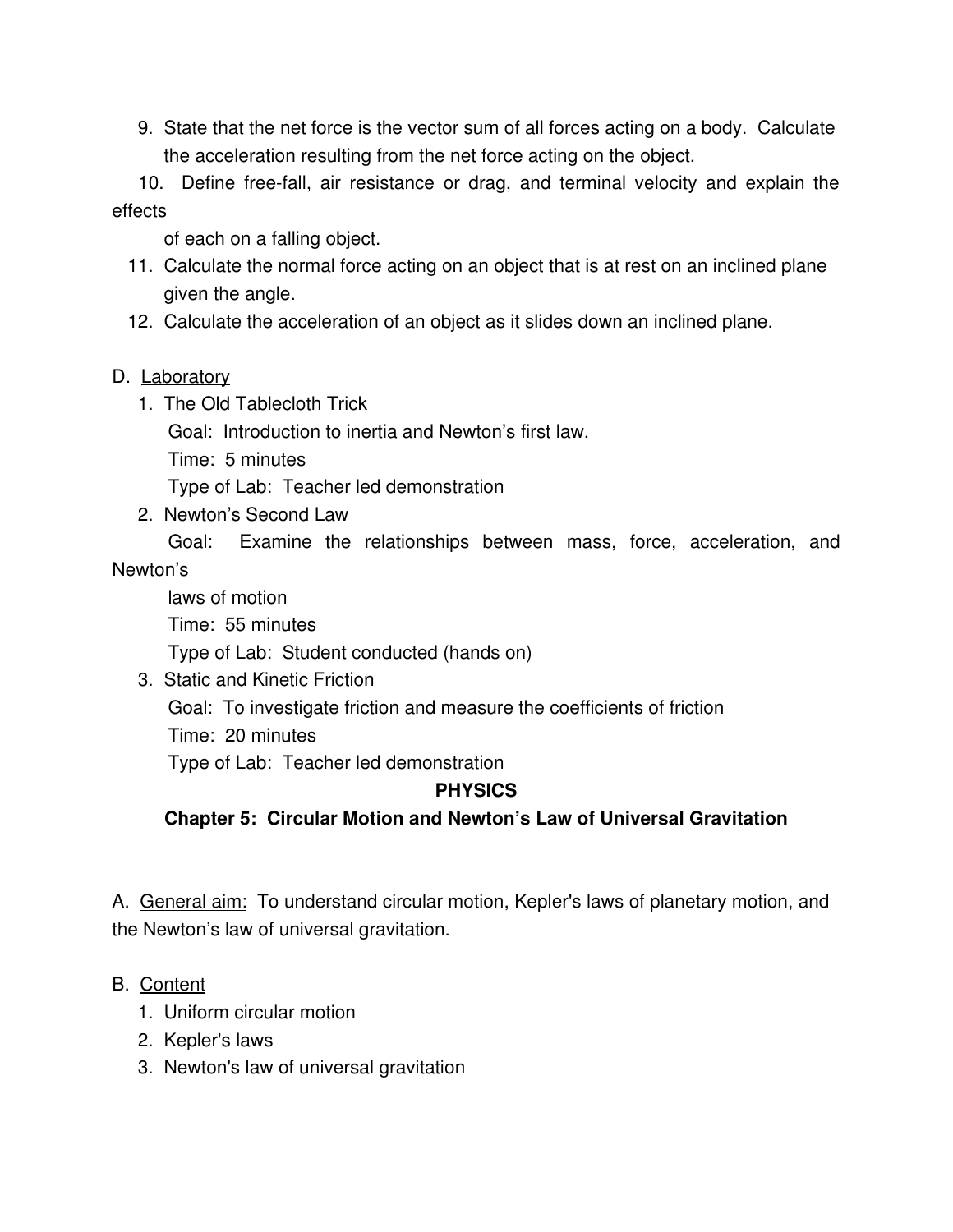# C. Objectives

After reading and participating in the classroom activities, you should be able to:

- 1. Understand circular motion of a particle and be able to relate the radius of the circle and the speed or rate of revolution of the particle to the magnitude of the centripetal acceleration.
- 2. Describe the direction of the particle's velocity and acceleration at any instant during the motion.
- 3. Determine the magnitude and direction of the net force.
- 4. State Kepler's three laws of planetary motion.
- 5. Be able to use Kepler's third law to compare the distances and periods of the planets about the sun.
- 6. Know Newton's Law of Universal Gravitation and be able to determine the force that one spherically symmetrical mass exerts on another.
- 7. Determine the strength of the gravitational field at a specified point outside a spherically symmetrical mass.
- 8. Recognize that the motion of a body in circular orbit under the influence of gravitational forces does not depend on the body's mass. Describe qualitatively how the velocity, period of revolution, and centripetal acceleration depend upon the radius of the orbit, and derive expressions for the velocity and period of revolution in such an orbit.
- 9. Calculate the escape velocity from the gravitational force of the Earth.

#### D. Laboratory

1. Circular Motion

Goal: To discover the relationships among the variables (speed, mass, force, and radius) in circular motion

Time: 95 minutes

Type of Lab: Student conducted (hands on)

2. Kepler's Laws

Goal: Plot planetary orbit and apply Kepler's laws

Time: 55 minutes

Type of Lab: Student conducted (pencil/paper activity)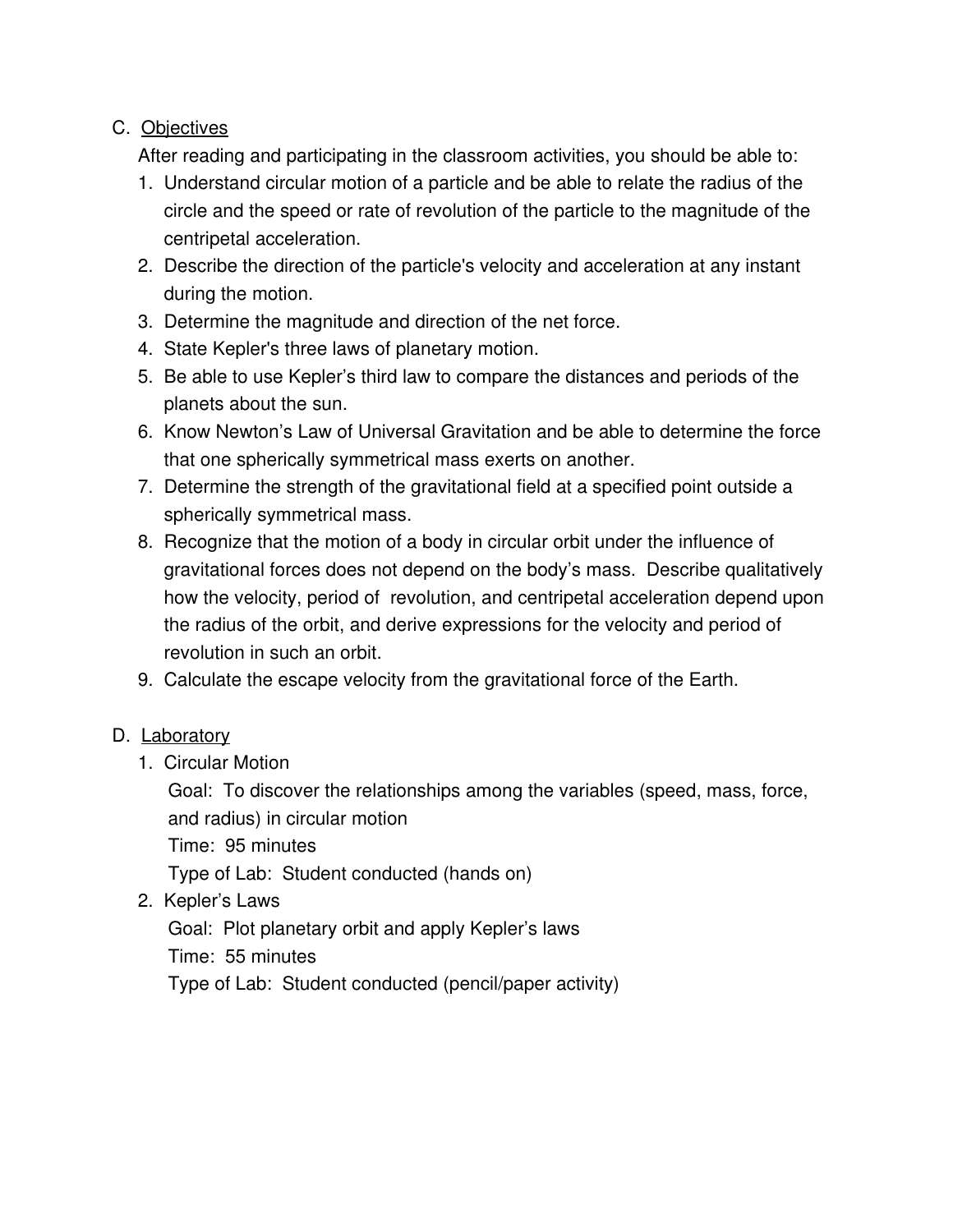#### **Chapter 6: Work, Energy, and Power**

A. General aim**:** To study the very important concept of conservation of energy, and the closely related concepts of work and power.

#### B. Content

- 1. Work and the Work-Energy Theorem
- 2. Potential Energy
- 3. Conservation of Energy
- 4. Power

#### D. Objectives

After reading and participating in the classroom activities, you should be able to:

- 1. Define work and identify the force that does the work.
- 2. Calculate the work done by a specified constant force on a body that undergoes a specified displacement.
- 3. Relate the work done by a force to the area under a graph of force as a function

of

position, and calculate this work in the case where the force is a linear function of position.

4. Calculate the work performed by a specified constant force at an angle to the object

that undergoes a displacement along a horizontal plane.

- 5. Define energy and differentiate between kinetic and potential energy.
- 6. State the work-energy theorem.
- 7. Calculate the change in kinetic energy or speed that results from performing a specified amount of work on a body.

8. Calculate the work performed by the net force, or by each of the forces that makes

up the net force, on a body that undergoes a specified change in speed or kinetic energy.

- 9. Calculate the potential energy of a single body in a uniform gravitational field.
- 10. Write an expression for the force exerted by an ideal spring and for the potential energy stored in a stretched or compressed spring. Apply conservation of energy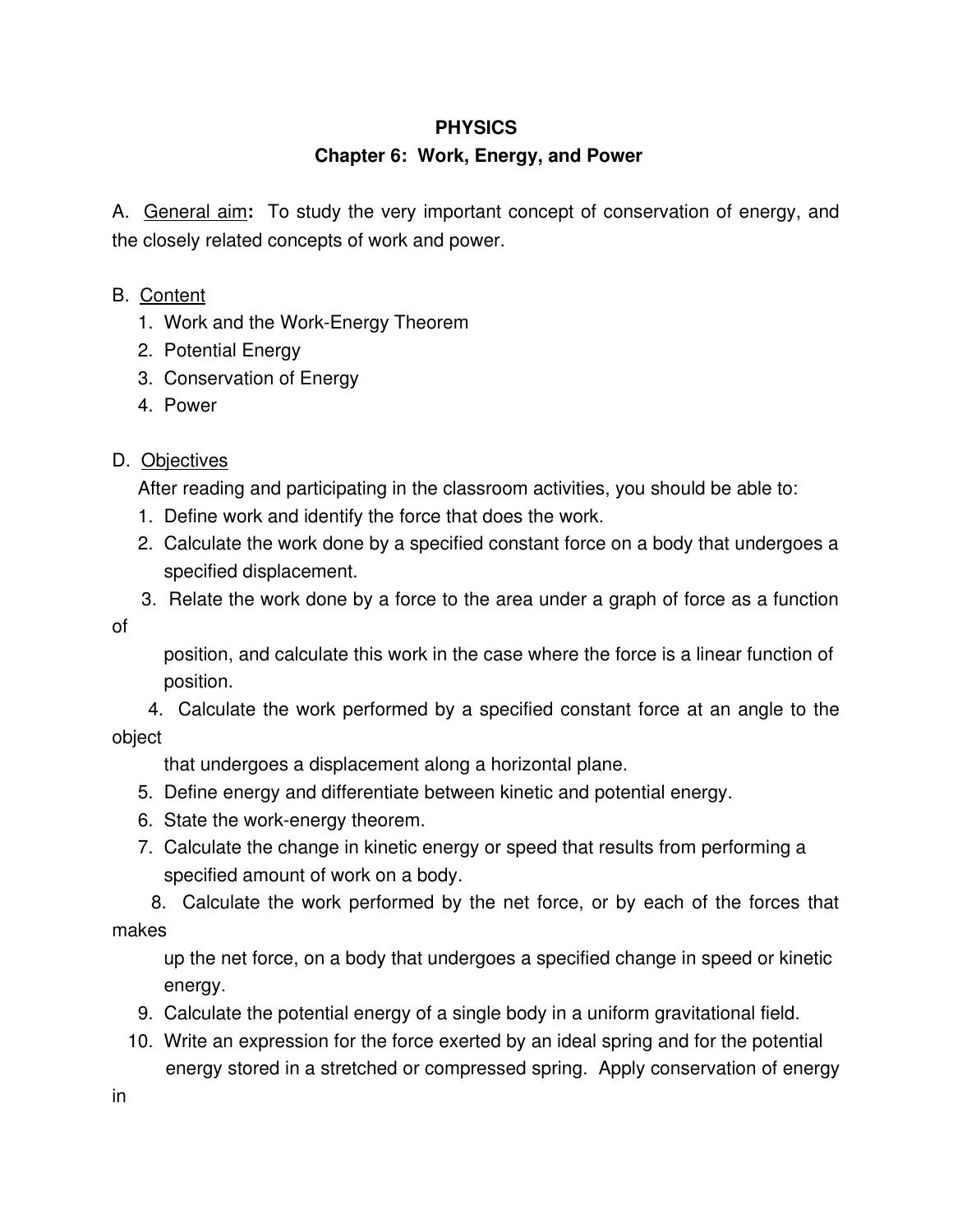analyzing the motion of bodies that move under the influence of springs.

- 11. State the law of conservation of energy.
- 12. Identify situations in which mechanical energy is or is not conserved.
- 13. Apply conservation of energy in analyzing the motion of bodies that are moving in a gravitational field and are subject to constraints imposed by strings or surfaces.

14. Apply conservation of energy in analyzing the motion of bodies that move under the

influence of springs.

- 15. Define power.
- 16. Calculate the power required to maintain the motion of a body with constant acceleration (to move a body along a level surface, to raise a body at a constant rate, or to overcome friction for a body that is moving at a constant speed)
- 17. Calculate the work performed by a force that supplies constant power, or the average power supplied by a force that performs a specified amount of work.

#### D. Laboratory

1. Ball Toss Using a Motion Detector Goal: To examine the changes in kinetic and potential energy Time: 35 minutes

Type of Lab: Teacher led demonstration

2. Hooke's Law

Goal: To determine the relationship between the extension to an elastic spring

and

the applied force Time: 55 minutes Type of Lab: Student conducted (hands on)

3. Conservation of Mechanical Energy

Goal: To determine whether mechanical energy is conserved in an oscillating spring.

Time: 55 minutes

Type of Lab: Teacher led demonstration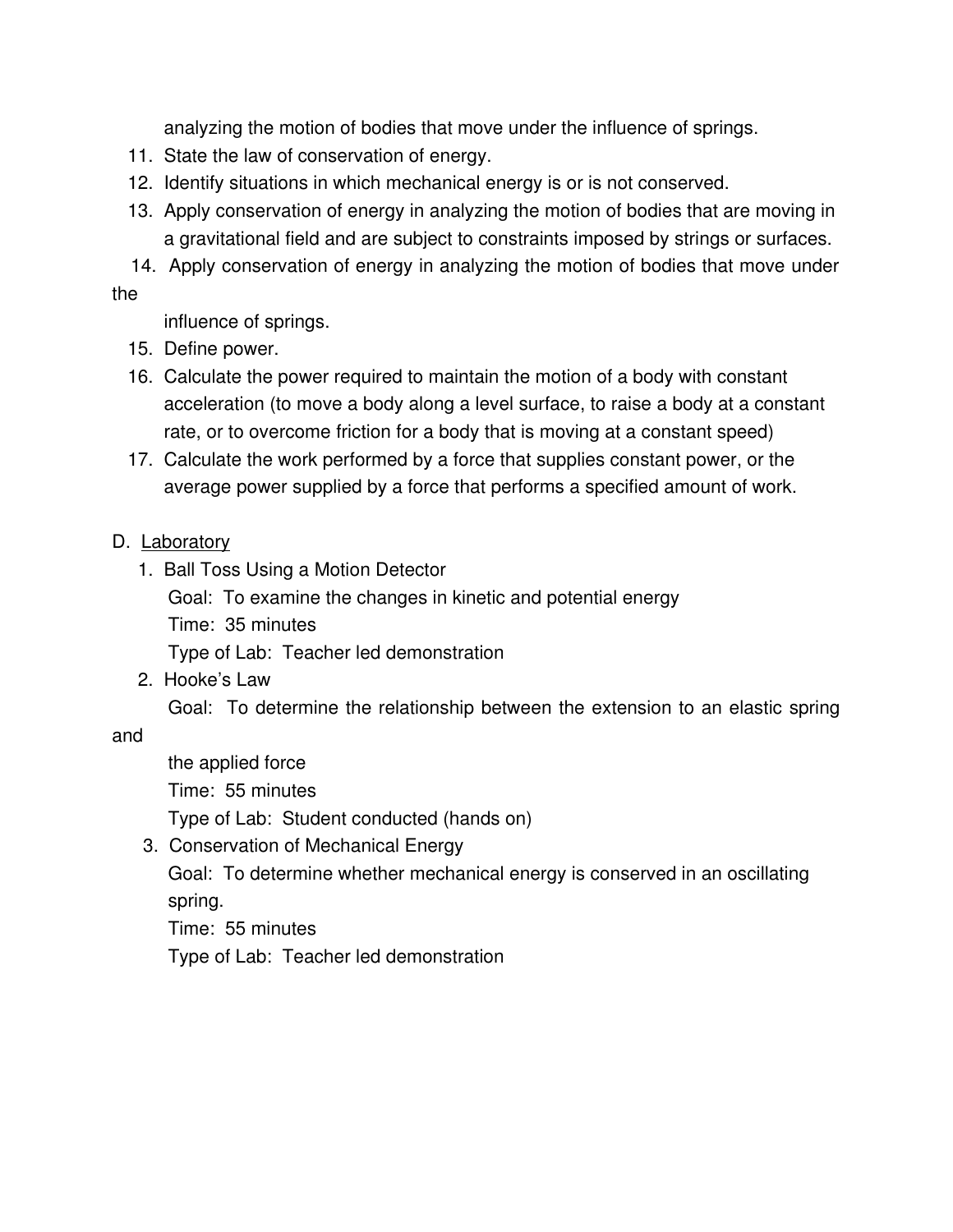## **Chapter 7: Linear Momentum**

A. General aim**:** To understand the law of conservation of linear momentum

# B. Content

- 1. Impact Forces and Momentum Changes
- 2. Law of Conservation of Linear Momentum
- 3. Elastic and Inelastic Collisions
- 4. Motion in the Center of Mass Frame of Reference

# C. Objectives

After reading and participating in the classroom activities, you should be able to:

- 1. Define momentum.
- 2. Relate mass, velocity, and linear momentum for a moving body, and calculate the total linear momentum of a system of bodies.
- 3. Define impulse. Understand the relation between average force and time interval for a fixed impulse.
- 4. Relate impulse to the change in linear momentum and average force acting on a body.

5. State the law of conservation of momentum and recognize the connection between

Newton's third law and conservation of momentum.

- 6. Identify situations in which linear momentum, or a component of the linear momentum vector, is conserved.
- 7. Apply linear momentum conservation to determine the final velocity when two bodies that are moving along the same line, or at right angles, collide and stick together, and calculate how much kinetic energy is lost in such a situation.
- 8. Analyze collisions of particles in one or two dimensions to determine unknown masses or velocities, and calculate how much kinetic energy is lost in a collision.

# D. Laboratory

1. Momentum

Goal: To investigate the law of conservation of momentum by analyzing one-dimensional elastic and inelastic collisions Time: 55 minutes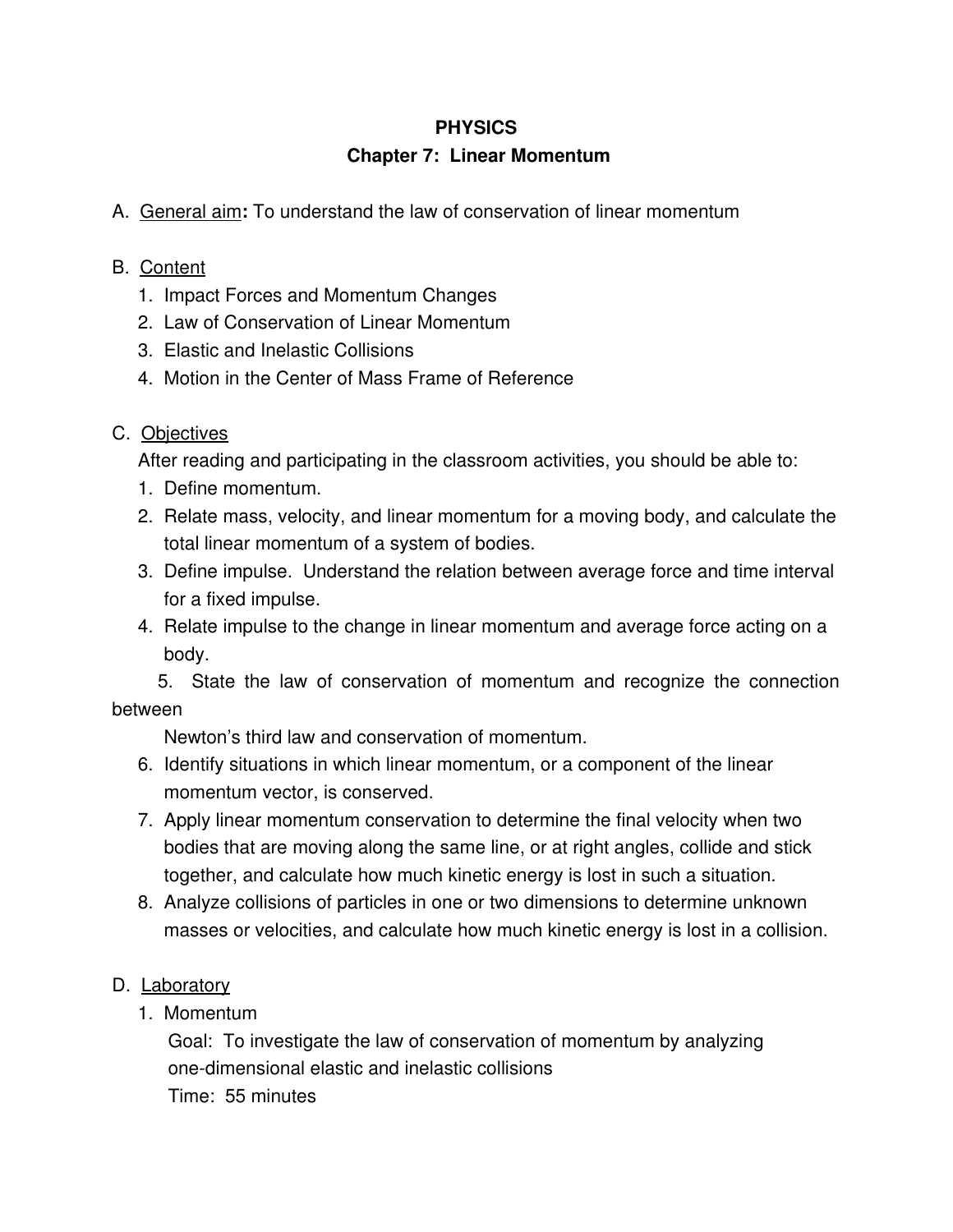Type of Lab: Teacher led demonstration

2. Collisions and Impacts

Goal: To investigate the law of conservation of momentum by analyzing two-dimensional collisions

Time: 55 minutes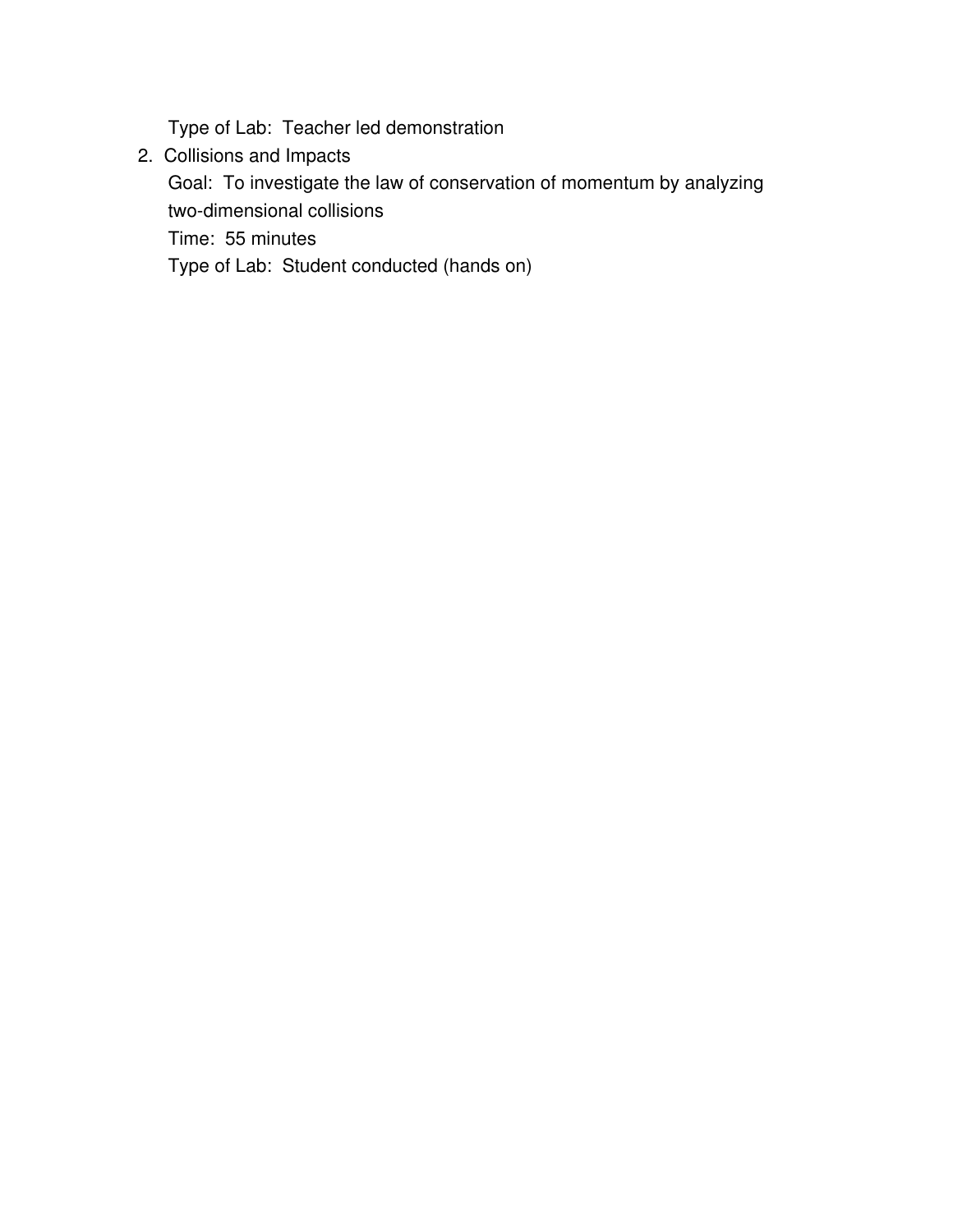# **Chapters 8 and 9: Rotational Motion and Static Equilibrium**

A. General aim**:** To study the rotational motion of a rigid body and the forces acting on a body at equilibrium.

# B. Content

- 1. Torque and rotational statics
- 2. Angular momentum and its conservation
- 3. Bodies in equilibrium

# C. Objectives

After reading and participating in the classroom activities, you should be able to:

- 1. Define torque and calculate the magnitude of the torque associated with a given force.
- 2. Calculate the torque on a rigid body due to gravity.
- 3. Define translational and rotational motion and state the conditions for translational and rotational equilibrium of a rigid body.
- 4. Analyze the equilibrium of a rigid body under the combined influence of a number of coplanar forces applied at different locations.
- 5. Define angular momentum and recognize the conditions under which the law of conservation of angular momentum is applicable and relate this law to one-and two-particle systems such as satellite orbits or the Bohr atom.

# D. Laboratory

1. Torque

Goal: To study the factors necessary to produce equilibrium on a balance Time: 55 minutes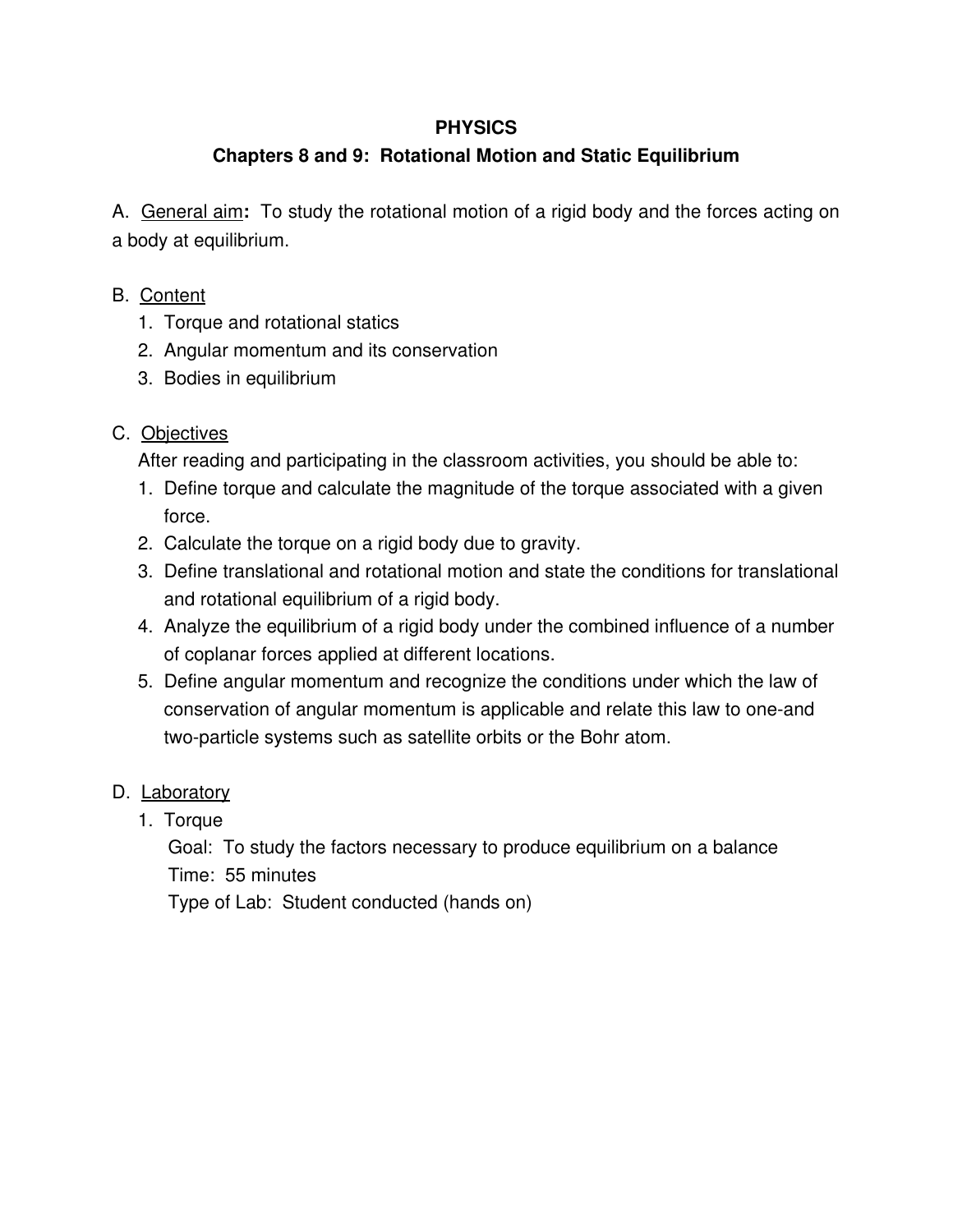#### **Chapter 10: Fluids**

A. General aim: To examine fluids both at rest (fluid statics) and in motion (fluid dynamics)

- B. Content
	- 1. Density and specific gravity
	- 2. Pressure in fluids
	- 3. Pascal's Principle
	- 4. Buoyancy and Archimedes' Principle
	- 5. Bernoulli's Principle

#### C. Objectives

After reading and participating in the classroom activities, you should be able to:

- 1. Demonstrate an understanding of the concept of pressure and calculate the pressure.
- 2. Understand the origin of Pascal's and Archimedes' principles and their applications.
- 3. Draw a diagram showing the three forces acting on the submerged object.
- 4. Explain Bernoulli's principle and its applications in producing lift.

#### D. Laboratory

1. Archimedes' Principle

Goal: To calculate the buoyant force on a submerged object

Time: 55 minutes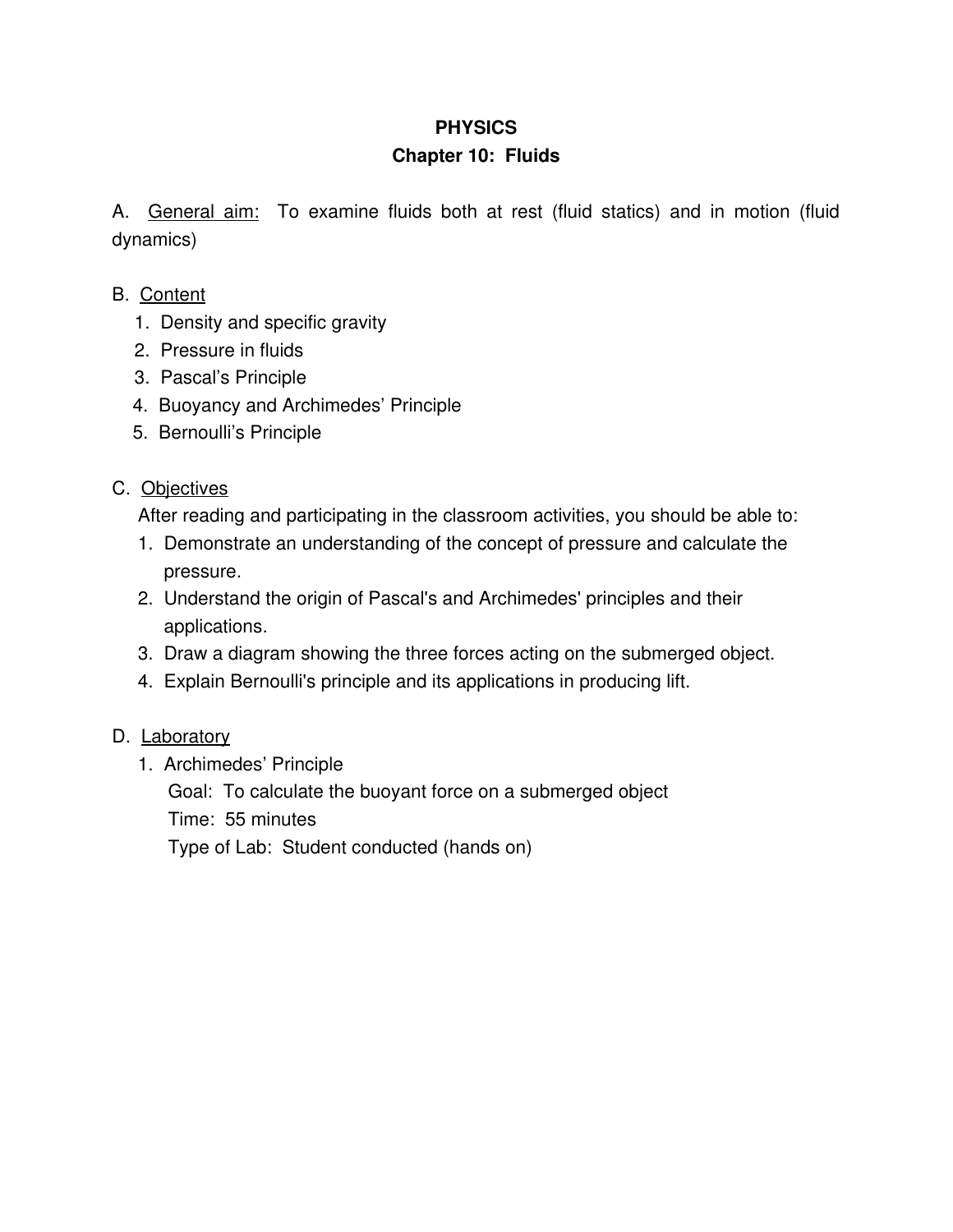#### **Chapter 11: Vibrations and Waves**

A. General Aim: To understand simple harmonic motion and the characteristics and motion of waves.

- B. Content
	- 1. Simple harmonic motion of a mass on a spring
	- 2. Simple harmonic motion of a pendulum
	- 3. Kinematics of simple harmonic motion
	- 4. Characteristics and measurements of waves
	- 5. Wave interference
	- 6. Reflection, refraction and diffraction of waves

#### C. Objectives

After reading and participating in the classroom activities, you should be able to:

- 1. Identify the conditions of simple harmonic motion.
- 2. Explain how force, velocity, and acceleration change as an object vibrates with simple harmonic motion.
- 3. Calculate the spring force using Hooke's law.  $F = -k \times$
- 4. Apply the expression for the period of oscillation of a mass on a spring.  $\mathsf{T}=2\pi\sqrt{\frac{m}{k}}$
- 2. State how the total energy of an oscillating system depends on the amplitude of the motion, sketch or identify a graph of kinetic or potential energy as a function of time, and identify points in the motion where the energy is all potential or all kinetic.
- 3. Calculate the kinetic and potential energies of an oscillating system as functions of time, sketch or identify graphs of these functions, and state that the sum of kinetic and potential energy is constant.  $E = \frac{1}{2} m v^2 + \frac{1}{2} k x^2$
- 4. Apply the expression for the period of a simple pendulum. T =  $2\pi\sqrt{\frac{L}{g}}$
- 5. State and apply the relation between frequency and period.  $f = 1/T$
- 6. Identify points in the motion where the velocity is zero or achieves its maximum positive or negative value.  $\mathsf{v} = \tfrac{1}{2} \mathsf{v}_{\mathsf{max}} \sqrt{1-x^2/A^2}$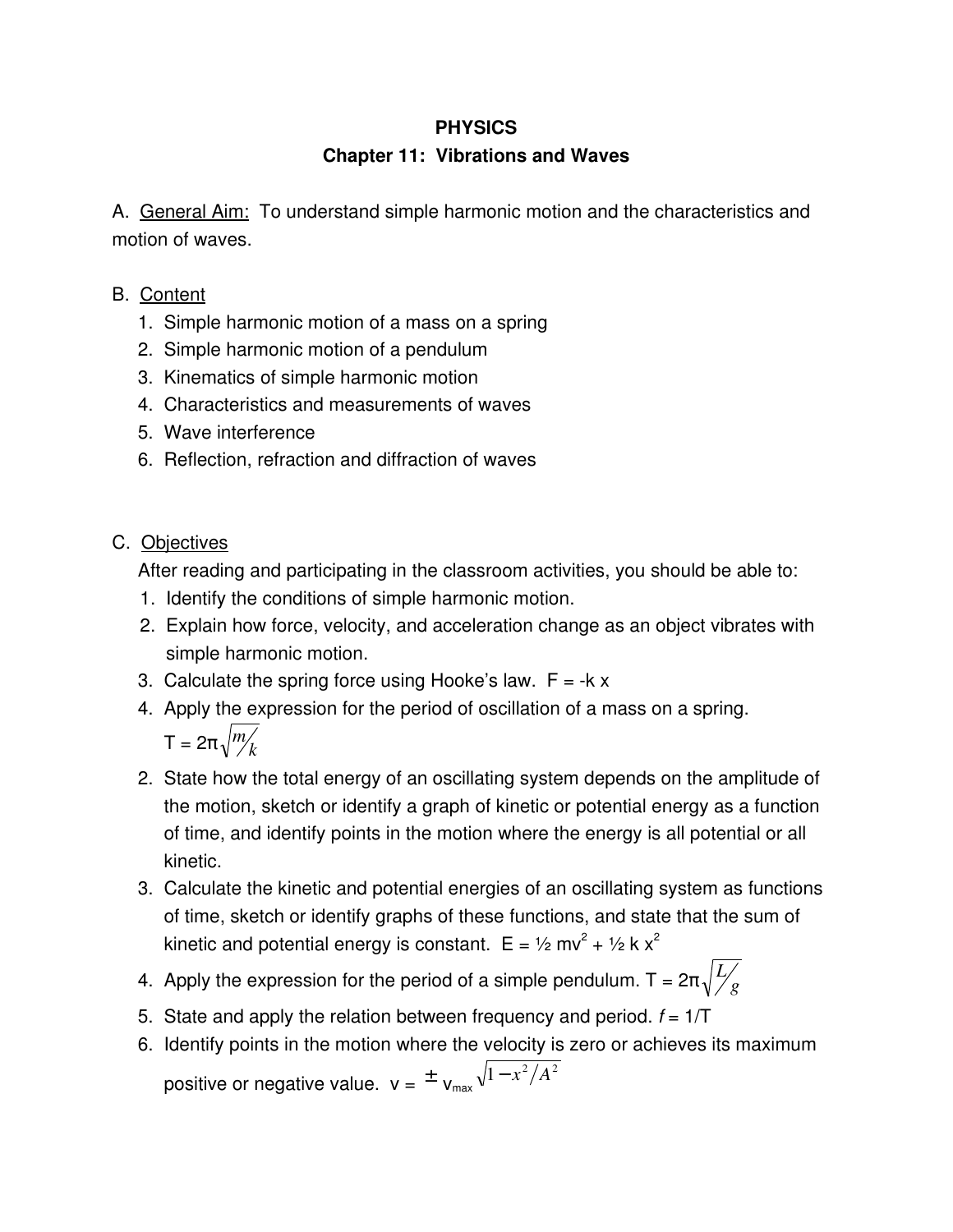- 7. State qualitatively the relation between acceleration and displacement.
- 8. Identify points in the motion where the acceleration is zero or achieves its greatest positive or negative value.
- 9. Use sinusoidal nature of SHM as a function of time to find displacement, velocity, and acceleration.

```
x = A \cos(2\pi t/T); v = v_{max} \sin(2\pi t/T); a = -(kA/m)\cos(2\pi t/T)
```
- 10. Differentiate between a transverse and a longitudinal wave. Give (or identify) examples of each.
- 11. Explain the difference between the method of propagation of longitudinal and transverse waves.
- 12. Sketch or identify graphs that represent traveling waves and determine the amplitude, wavelength, period, and frequency of a wave from such a graph.
- 13. State and apply the relation among wavelength, frequency, and velocity.  $v = \lambda f$
- 14. Define and sketch a diagram of each of the following: angle of incidence, law of reflection, refraction, and diffraction.

#### D. Laboratory

- 1. Waves on Springs
	- Goal: Investigate the characteristics of waves on coil springs
	- Time: 55 minutes

Type of Lab: Student conducted (hands on)

2. Water Waves

Goal: Investigate the characteristics of water waves

Time: 55 minutes

Type of Lab: Teacher led demonstration

3. Pendulum Periods

Goal: To design an experiments to determine the factors that may affect the period of a pendulum.

Time: 55 minutes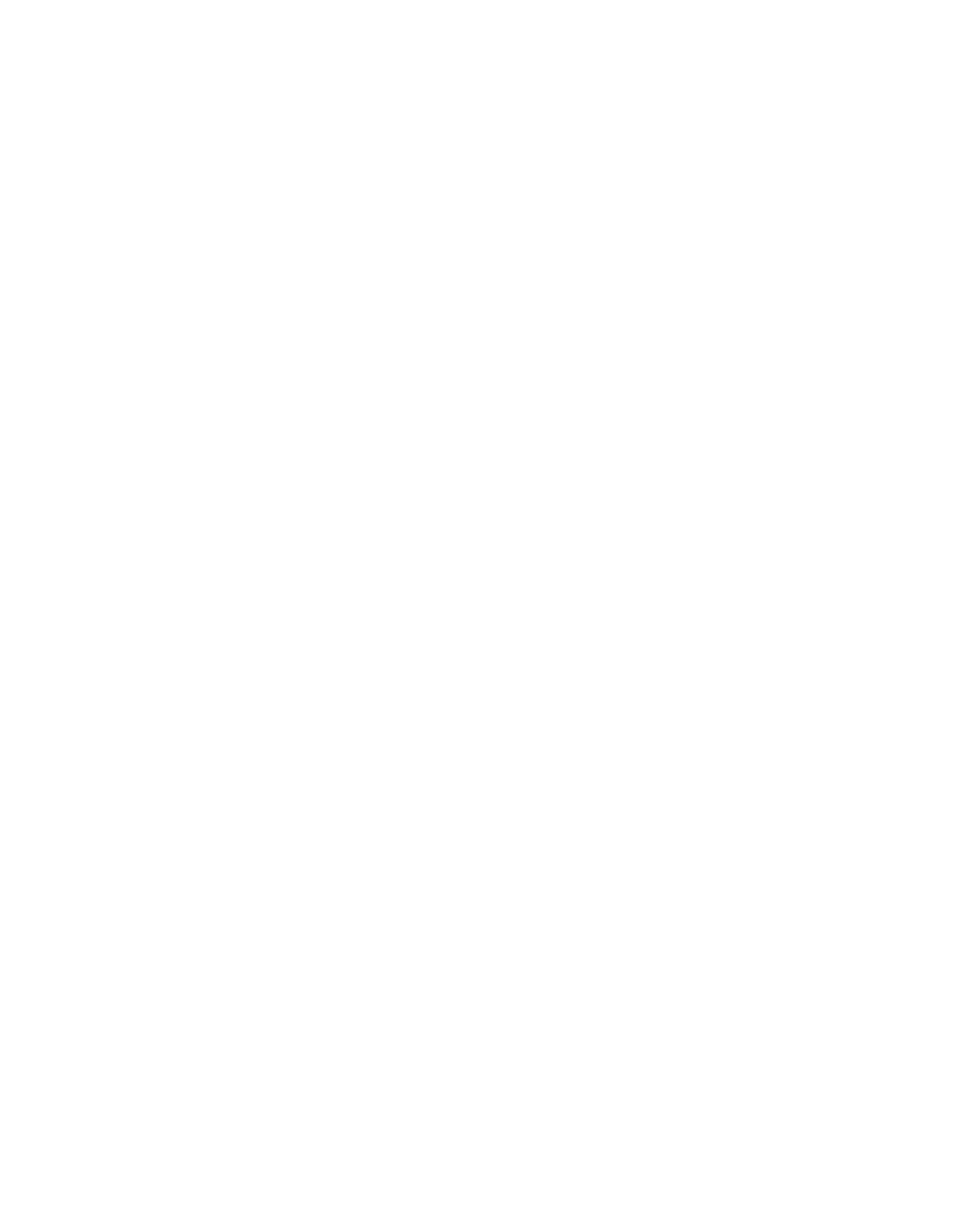# **PHYSICS Chapter 12: Sound**

A. General aim: To examine the characteristics of sound, the decibel scale of sound level, sound wave interference, and the Doppler effect

## B. Content

- 1. Characteristics of sound
- 2. Intensity of sound
- 3. Vibrating strings and air columns
- 4. Interference of sound waves
- 5. Doppler effect

# C. Objectives

After reading and participating in the classroom activities, you should be able to:

1. Know what factors determine the speed of sound.

2. Calculate the speed of sound at a given temperature.  $V = 331$  m/s +  $0.61$ m/s $^{\circ}$ C(T)

- 3. Use the equation relating speed of propagation to wavelength and frequency to find any of the variables.  $(v = \lambda f)$
- 4. Identify the range of frequency audible to the human ear, 20 20,000 Hz.
- 5. State that intensity of a wave is the energy per unit time carried across unit area (in watts/ $m^2$ ).
- 6. Understand how the intensity of sound is measured using the decibel.

$$
\beta = 10 \log \frac{I}{I_o} \qquad I_o = 1 \times 10^{-12} \text{ W/m}^2
$$

- 7. State the superposition principle and explain the concept of resonance.
- 8. Sketch possible standing wave modes for a stretched string that is fixed at both ends, and determine the amplitude, wavelength, and frequency of such standing waves.
- 9. Determine how mass per length or tension affects the pitch of a string.  $V = \sqrt{F_T/(m/L)}$
- 10. State that the frequencies of a vibrating string are  $f = n \frac{1}{2L}$ *v*  $\frac{1}{2L}$  where n = 1, 2, 3 ...
- 11. Describe possible standing sound waves in a pipe with open ends, and determine the wavelength and frequency of such standing waves.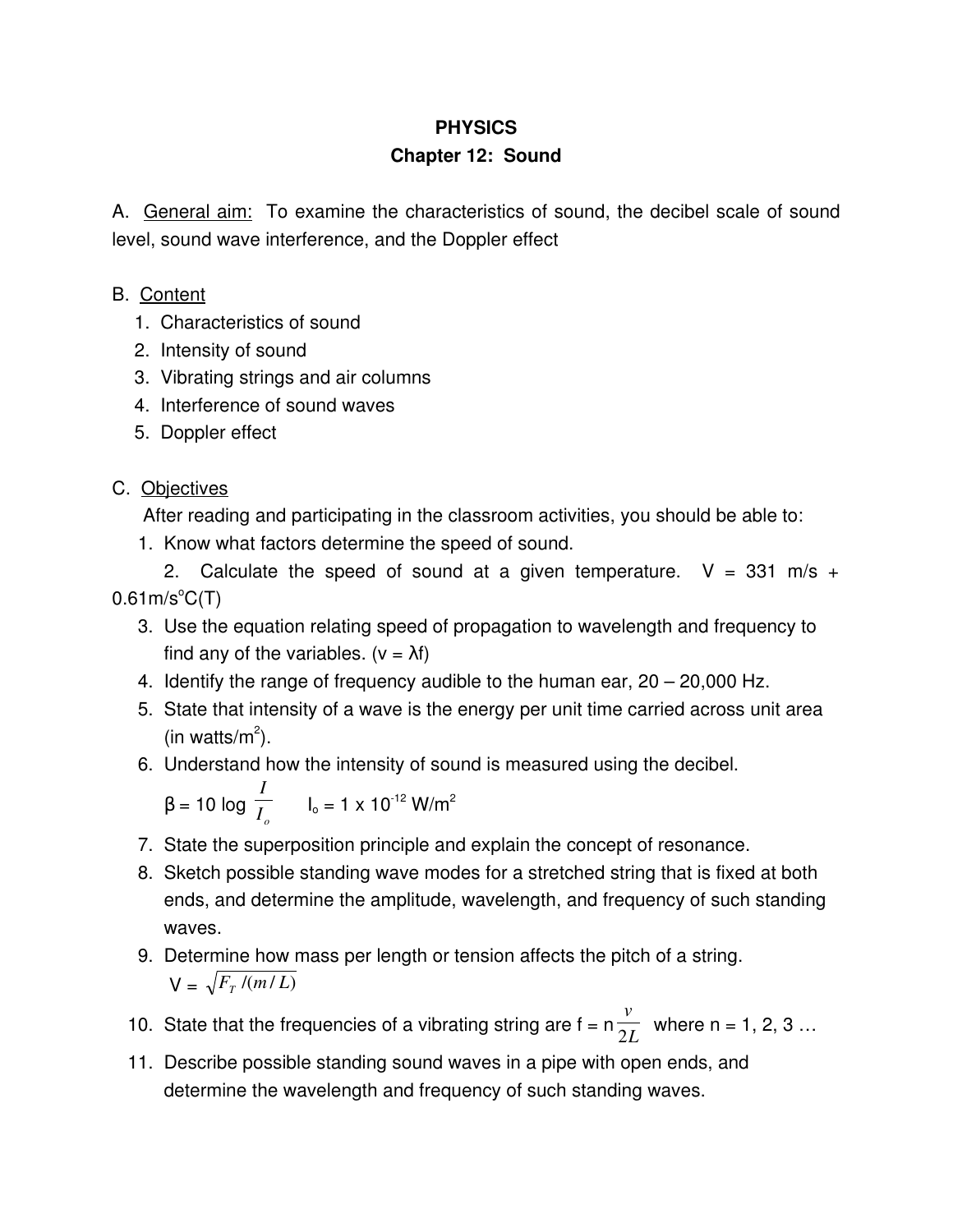$$
\lambda = 2L \text{ and } f = n \frac{v}{2L} \text{ where } n = 1, 2, 3 \dots
$$

12. Describe possible standing sound waves in a pipe with one closed end, and determine the wavelength and frequency of such standing waves.

$$
\lambda = 2L
$$
 and  $f = n \frac{v}{2L}$  where only the odd harmonics are present n = 1, 3, 5 ...

13. Predict the direction of the shift in wavelength or frequency if a sound source is moving away from the receiver or toward the receiver. (Doppler shift)

$$
f' = f\left(\frac{v_{\text{snd}} \pm v_{\text{obs}}}{v_{\text{snd}} \mp v_{\text{source}}}\right)
$$

The upper signs apply if source and observer move toward each other.

#### D. Laboratory

1. Microphone

Goal: To determine the period and frequency of a tuning fork.

Time: 15 minutes

Type of Lab: Student conducted (hands on)

2. Speed of Sound

Goal: To determine the speed of sound using a closed pipe

Time: 35 minutes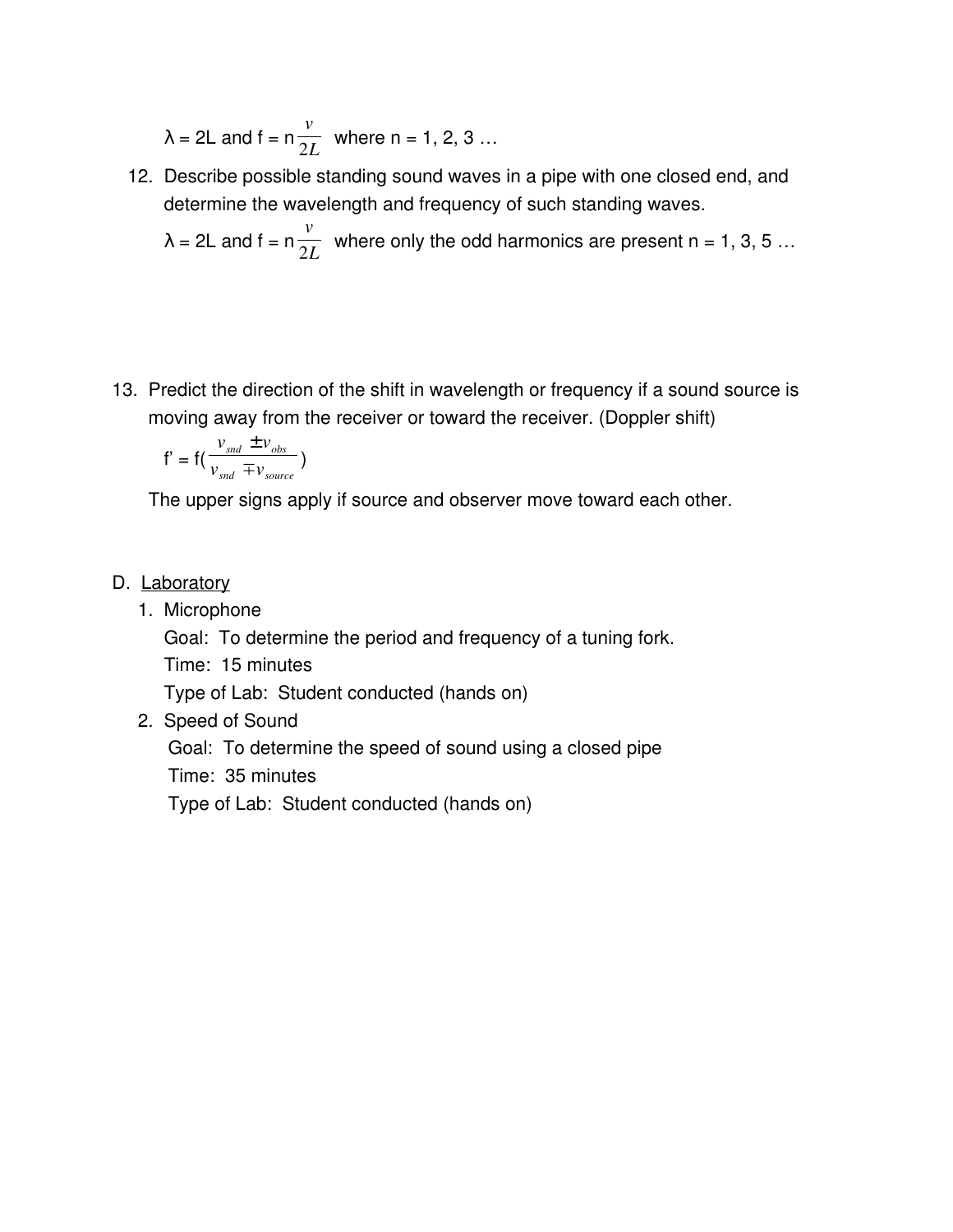## **Chapter 13: Temperature and Kinetic Theory**

A. General aim**:** To understand temperature and its effects on matter

#### B. Content

- 1. Temperature and thermometers
- 2. Thermal expansion
- 3. The gas laws and absolute temperature
- 4. The ideal gas law

# C. Objectives

After reading and participating in the classroom activities, you should be able to:

- 1. Relate temperature to the kinetic energy of atoms and molecules.
- 2. Define temperature and distinguish it from internal energy.
- 3. Convert temperatures between the Fahrenheit, Celsius and Kelvin temperature scales.  $^{\circ}C = (^{\circ}F - 32) \div 1.8$  $^{\circ}$ F = 1.8( $^{\circ}$ C) + 32
- 4. Calculate the change in volume of a solid when its temperature is changed.  $\Delta V = \beta V_0 \Delta T$
- 5. Calculate the change in length of a solid when its temperature is changed by ΔT.  $\Delta L = \alpha L_0 \Delta T$
- 6. Explain heat as the energy transferred between substances that are at different temperatures.
- 7. Define the joule as the unit of heat.
- 8. Understand the "mechanical equivalent of heat" and calculate how much a substance will be heated by the performance of a specified quantity of mechanical work.
- 9. State the assumptions of the kinetic theory model of an ideal gas.
- 10. State the connection between temperature and mean translational kinetic energy, and apply it to determine mean speed of gas molecules as a function of their mass and the temperature of the gas.  $\rm V_{rms}$  =  $\sqrt{3kt}\!\!\big/_{\!\!m}$
- 11. Apply the ideal gas law to find pressure, temperature, volume, number of moles or number of molecules of a gas.

 $PV = nRT$  where  $n = #$  moles and  $R = 8.31$  J/mole K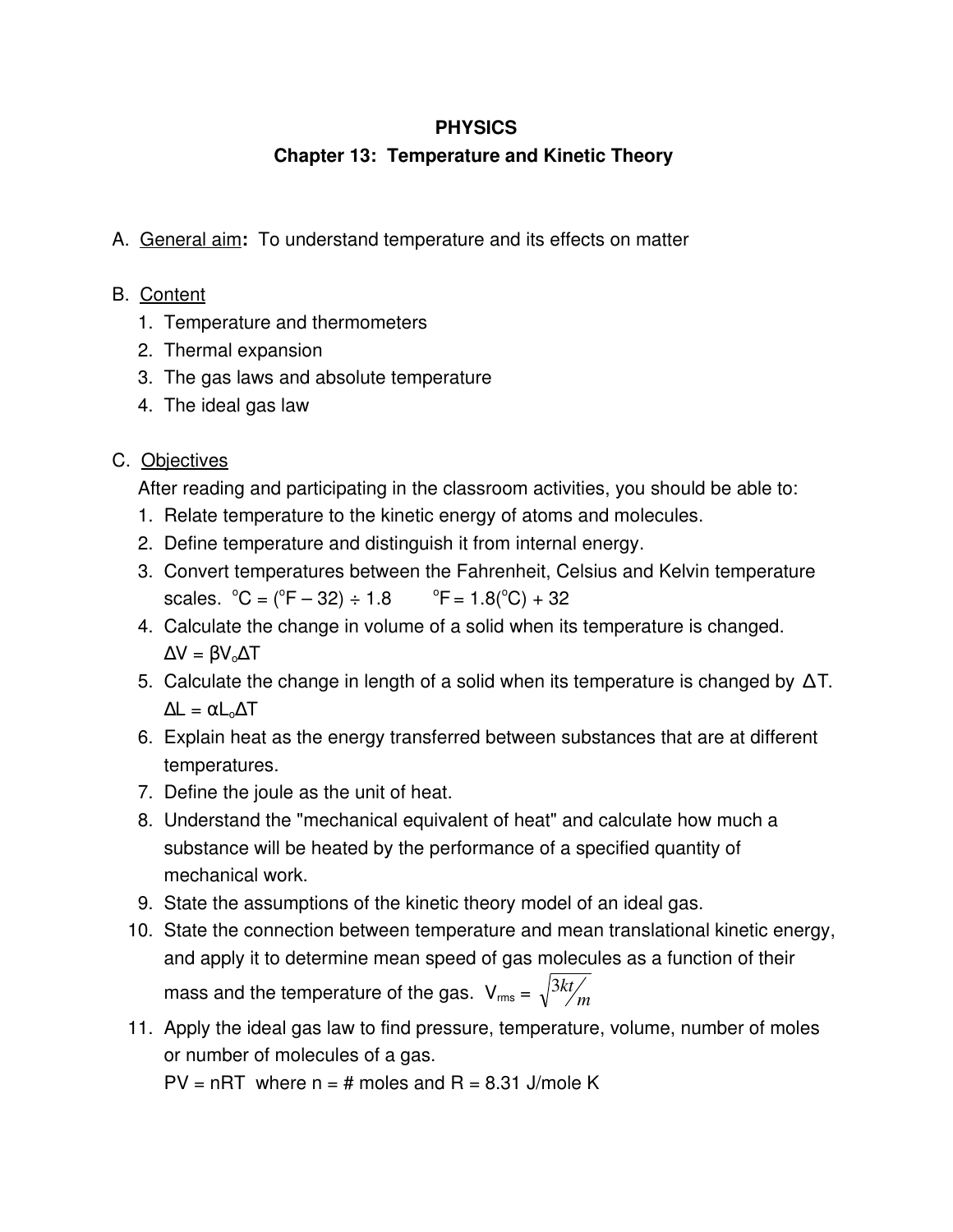$PV = NkT$  where  $N = #$  molecules and  $k = 1.38 \times 10^{-23}$  J/K

- 12. State the relationship among Avogadro's number, Boltzmann's constant, and the gas constant R, and express the energy of a mole of a monatomic ideal gas as a function of temperature.  $KE = 3/2kT$
- 13. Explain qualitatively how the model explains the pressure of a gas in terms of collisions with the container walls, and explain how the model predicts that, for fixed volume, pressure must be proportional to temperature.

#### D. Laboratory

1. Thermal Expansion

Goal: To observe and measure the thermal expansion of a wire as it is heated Time: 25 minutes

Type of Lab: Teacher led demonstration

2. Gas Laws

Goal: To observe the relationship among temperature, pressure and volume of a gas

Time: 25 minutes

Type of Lab: Teacher led demonstration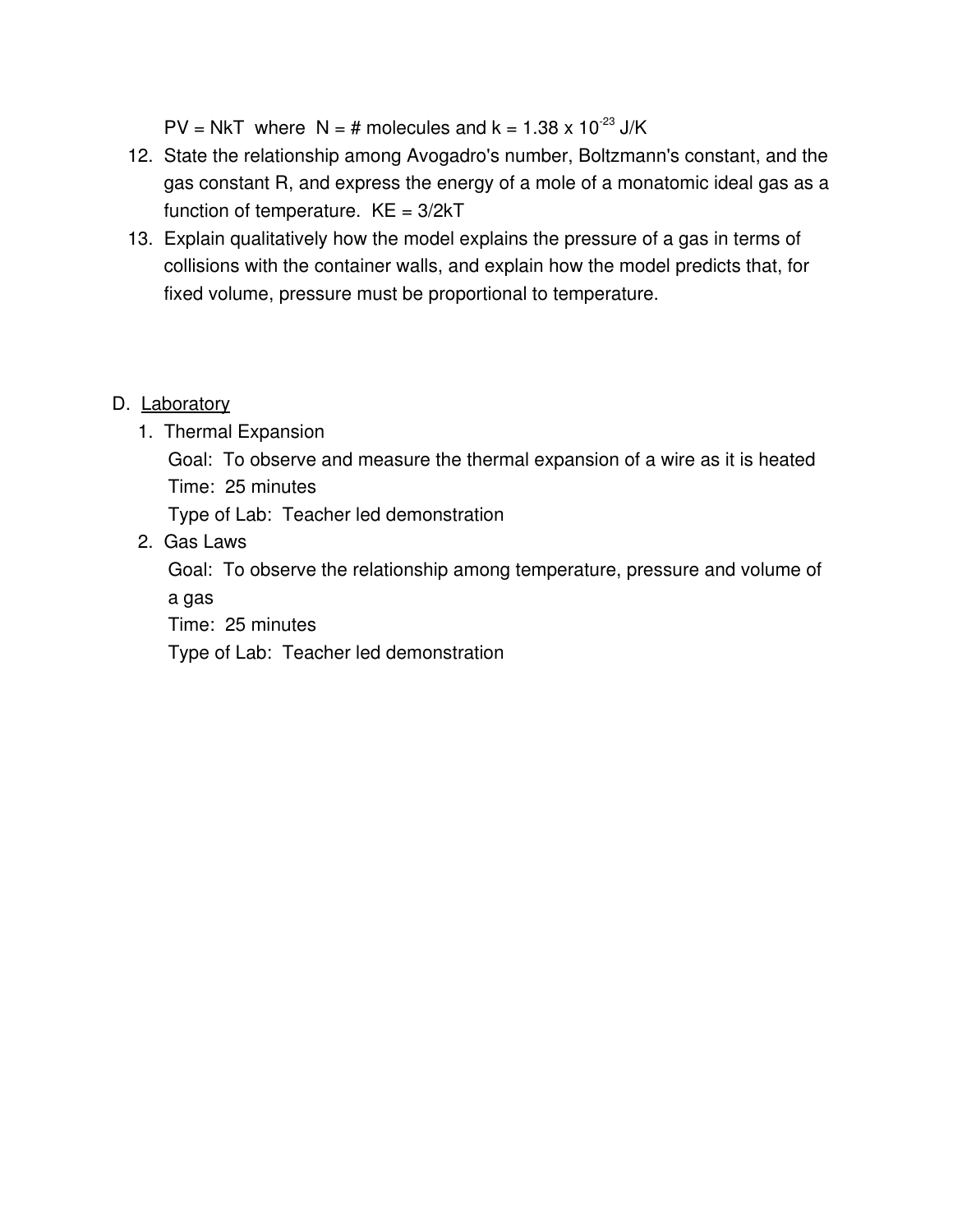#### **Chapters 14 and 15: Heat and Thermodynamics**

A. General aim**:** To study of processes in which energy is transferred as heat and as work.

#### B. Content

- 1. Transfer of heat energy
- 2. Specific heat and calorimetry
- 3. Latent heat
- 4. Laws of thermodynamics
- 5. Heat engines

#### C. Objectives

After reading and participating in the classroom activities, you should be able to:

- 1. Explain by definition and example the three methods of heat transfer.
- 2. Define the joule as the unit of heat.
- 3. Define specific heat and be able to calculate heat transfer or temperature changes due to heat transfers.  $Q = cm \Delta T$
- 4. Given a graph relating the quantity of heat added to a substance and its temperature, identify the melting point, boiling point and determine the heats of fusion and vaporization and the specific heat of each phase.
- 5. Given the heat of fusion, heat of crystallization, heat of vaporization, or heat of condensation, calculate the amount of heat required to cause a phase change in a certain mass of water.  $Q = mL$
- 6. Graph the temperature changes of 1 kg of water initially at  $-10^{\circ}$ C as heat is added, changing it to steam at  $110^{\circ}$ C.
- 7. Use the phase diagram below to determine the changes in state given the pressure and the change in temperature or given the temperature and the change in pressure.
- 8. Determine the final temperature achieved when substances, all at different temperatures, are mixed and allowed to come to thermal equilibrium.
- 9. State the first law of thermodynamics.
- 10. State the second law of thermodynamics and define entropy.
- 11. Label a schematic diagram of a heat engine.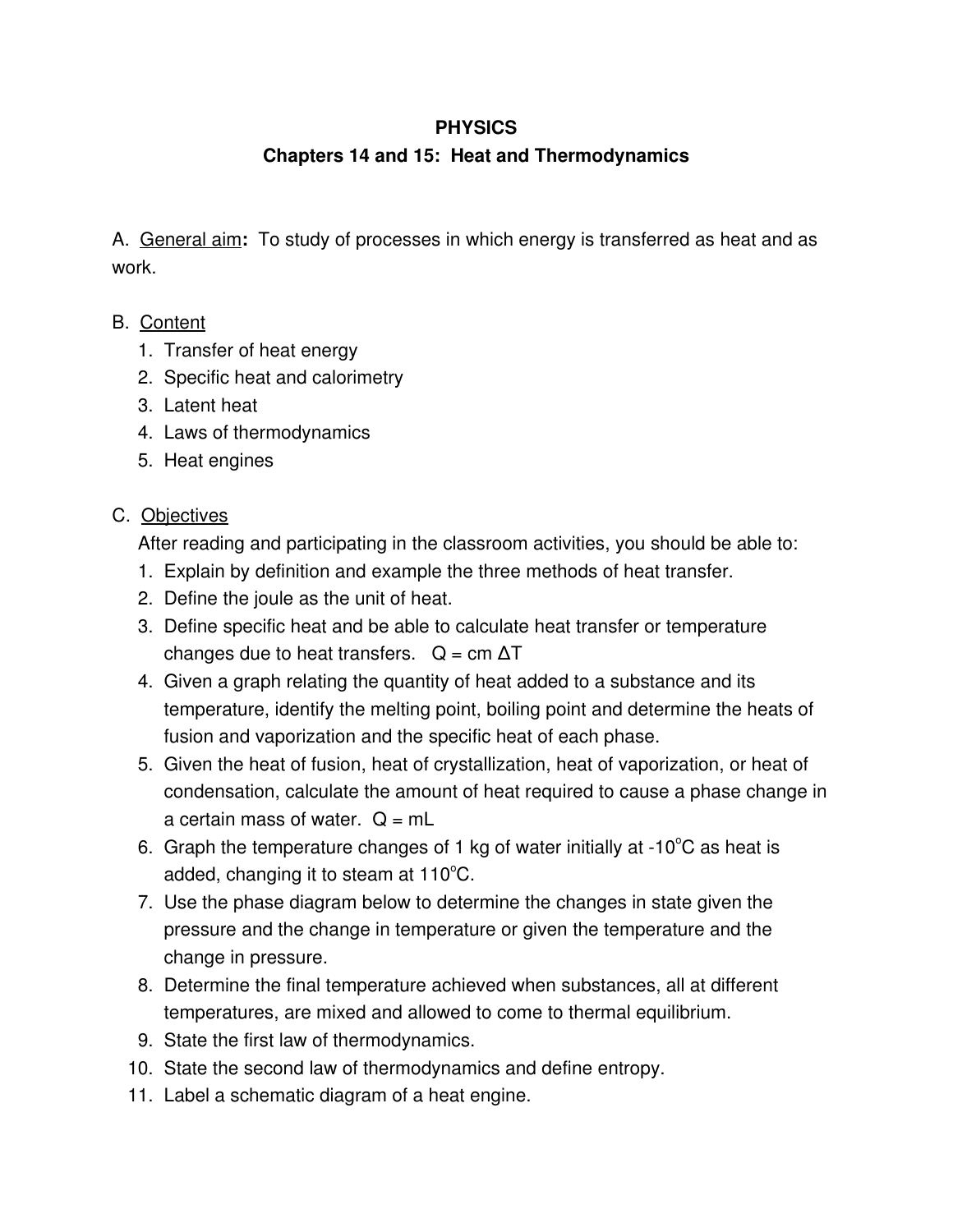### D. Laboratory

1. Specific Heat of a Metal

Goal: To use calorimetric techniques to determine the specific heat of a metal. Time: 50 minutes

Type of Lab: Student conducted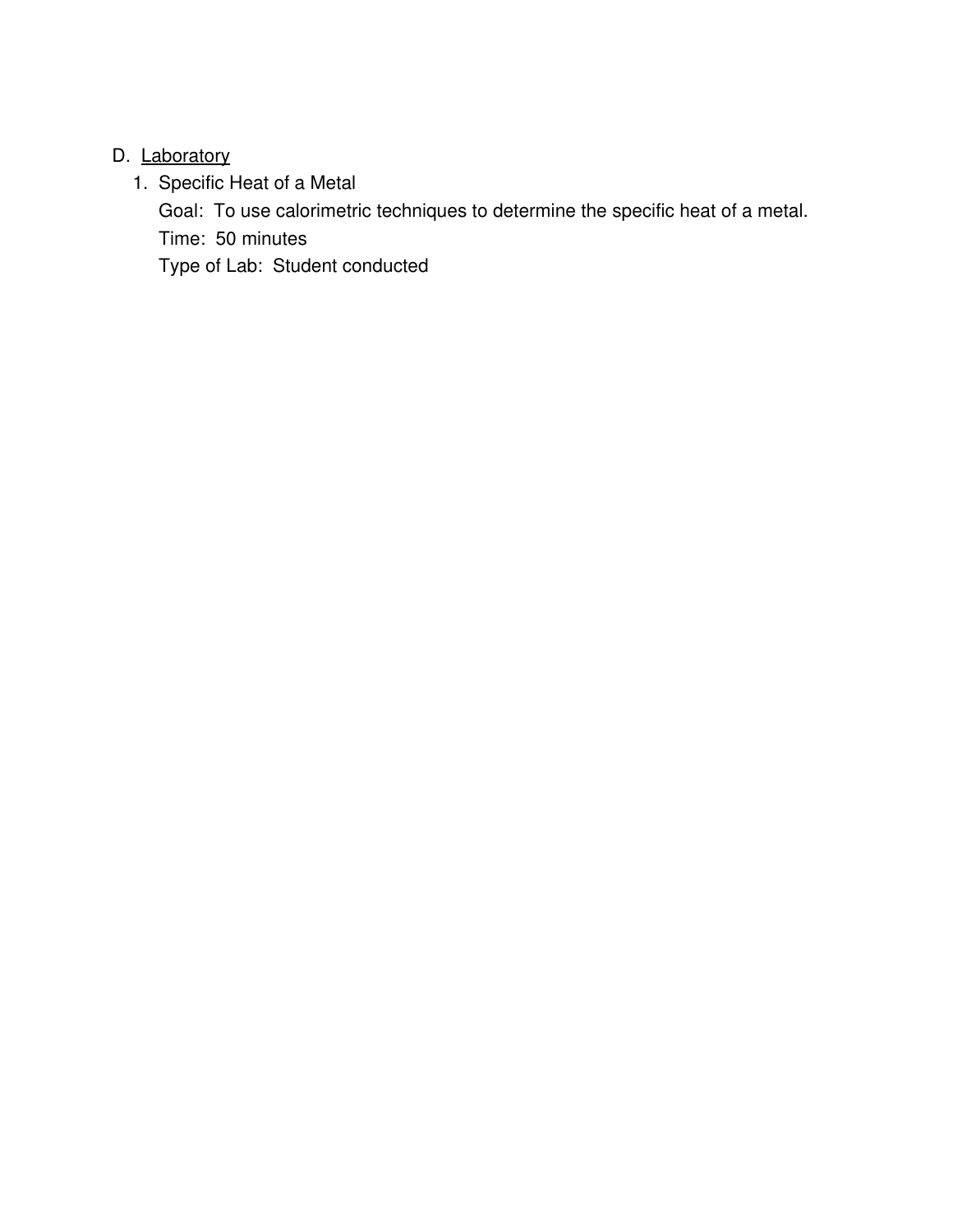# **Chapters 16 and 17: Electric Charge, Electric Field, and Electric Potential**

A. General aim**:** To introduce electricity including Coulomb's law, the electric field, voltage, as well as electric energy storage.

# B. Content

- 1. Electric charge
- 2. Induced charge and the electroscope
- 3. Coulomb's law
- 4. The electric field
- 5. Electric potential energy and potential difference
- 6. Relation between electric potential and electric field
- 7. Electric potential due to point charges
- 8. Capacitance

# C. Objectives

After reading and participating in the classroom activities, you should be able to:

- 1. Describe the basic particles in the atom as the protons, electrons and neutrons.
- 2. State that like electrical charges repel and unlike electrical charges attract.
- 3. State that the magnitude of the charge on an electron is  $-1.6 \times 10^{-19}$  coulombs.
- 4. Calculate the magnitude and direction of the force on a positive or negative charge placed in a specified field using Coulomb's law, F = (kQ<sub>1</sub>Q<sub>2</sub>)/r<sup>2</sup>,  $k = 9.0 \times 10^9$  Nm<sup>2</sup> /C<sup>2</sup>
- 5. Define electric field as a region of space in which electric forces can be detected.
- 6. Differentiate between insulators and conductors.
- 7. Given a diagram on which an electric field is represented by flux lines, determine the direction of the field at a given point, identify locations where the field is strong and where it is weak, and identify where positive or negative charges must be present.
- 8. Given a sketch of equipotentials for a charge configuration determine the direction and approximate magnitude of the electric field at various positions.
- 9. Define electric field as the force per unit charge that would act on a test charge *q* placed at that point:  $E = F/q = kQ/r^2$ . Determine the electric field of a single point charge or use vector addition to determine the electric field produced by two or more point charges.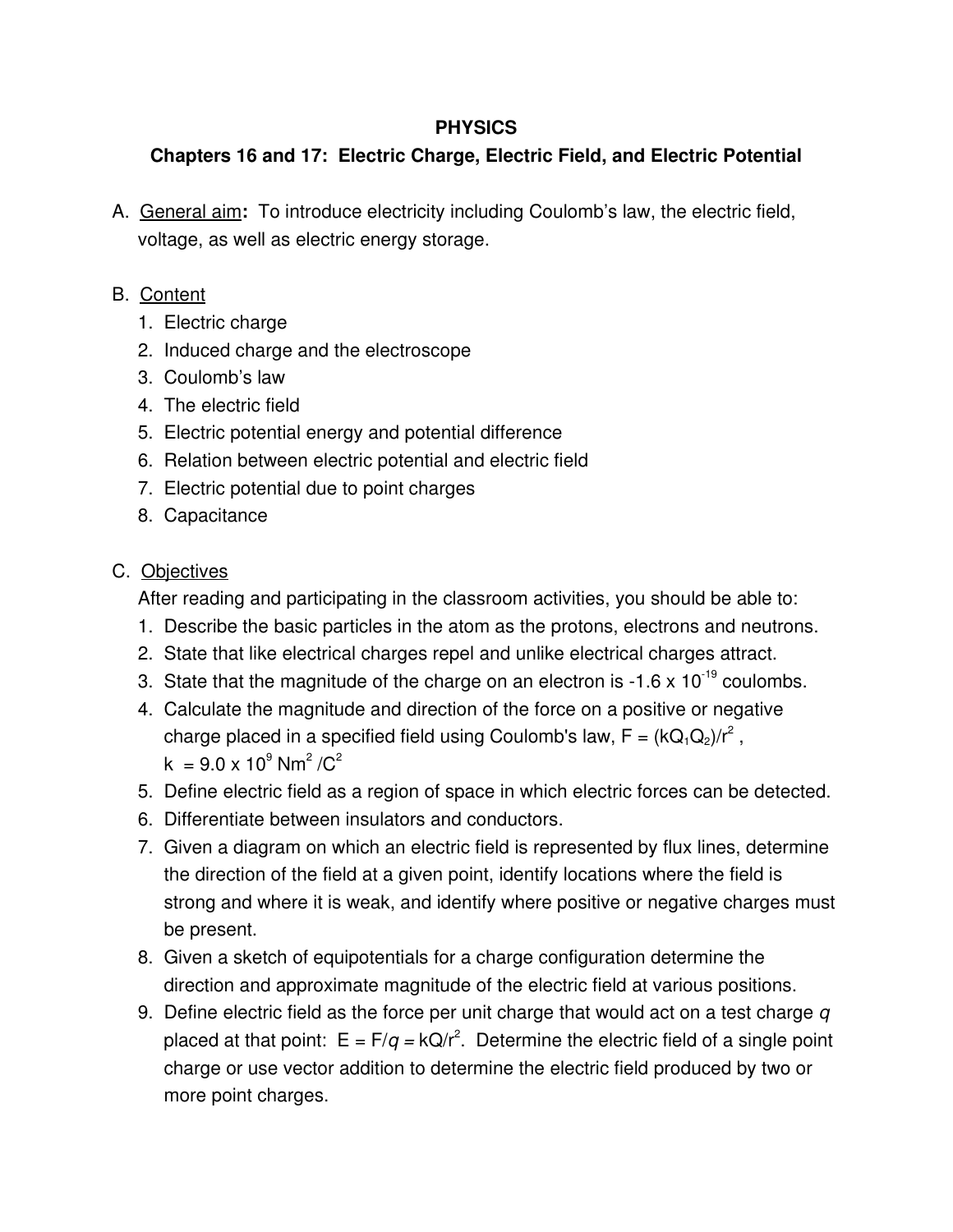- 10. Analyze the motion of a particle of specified charge and mass in a uniform electric field.
- 11. Calculate the potential difference between two points in a uniform electric field and state which is at the higher potential.  $V = Ed = kQ/r$
- 12. Calculate the electrical work done on a positive or negative charge that moves through a specified potential difference. Work = $\Delta$ PE or  $\Delta$ KE =  $qV_{ba}$
- 13. Apply conservation of energy to determine the speed of a charged particle that has been accelerated through a specified potential difference.
- 14. Define a capacitor as a device used to store charge and consists of two nontouching conductors.  $C = Q/V$  (1 farad = 1C/V)  $C = \varepsilon_0 A/d$  $\epsilon_0$  = 8.85 x 10<sup>-12</sup> C<sup>2</sup>/Nm<sup>2</sup> A charged capacitor stores an amount of electric energy give by  $U = \frac{1}{2}QV = \frac{1}{2}CV^2$
- 15. Explain the nature of electric fields in and around conductors.

#### D. Laboratory

1. Electrostatics

Goal: To understand the nature of electric charge

Time: 20 minutes

Type of Lab: Teacher led demonstration

2. Electric Fields

Goal: To examine certain electric fields; in particular to map the equipotential lines of an electric field and hence determine the electric lines of force.

Time: 40 minutes

Type of Lab: Student conducted (pencil/paper)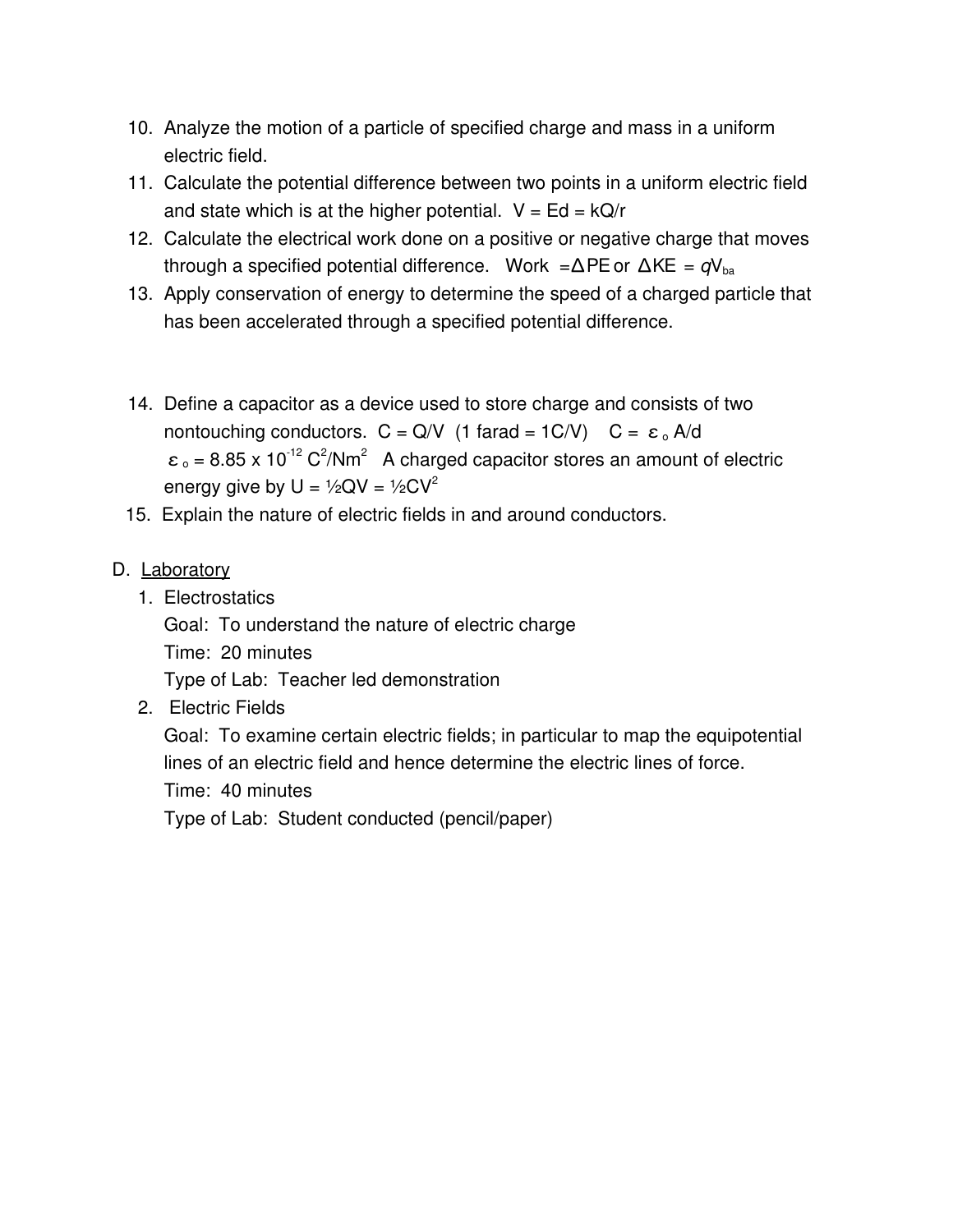## **Chapters 18 and 19: Electric Circuits**

- A. General aim**:** To understand the relationships of current, voltage, resistance, and capacitance in circuits.
- B. Content
	- 1. Current, Resistance, Power
	- 2. Direct Current Circuits with Batteries and Resistors
	- 3. Capacitors in Circuits

# C. Objectives

After reading and participating in the classroom activities, you should be able to:

- 1. Define an electric current as the quantity of charge moving through a wire divided by the time required for the charge to move.  $I = Q/t$
- 2. Identify the unit for measuring electric current as the ampere,

 $I = \text{coulomb/second} = 1$ A

- 3. Define voltage as the difference in potential energy between two points, divided by the magnitude of the charge. 1 volt  $=$  1 joule/coulomb
- 4. State that electric power is equal to current times the voltage and is measured in watts.
- 5. Calculate electric power.  $P = IV$
- 6. Define a resistor as a device that hinders the motion of charge through a circuit.
- 7. Relate current and voltage for a resistor. State and apply Ohm's Law.  $V = IR$
- 8. Describe how the resistance of a resistor depends upon its length and crosssectional area.  $R = \rho L/A$
- 9. Apply the relationships for the rate of heat production in a resistor.  $R = R_0(1 + \alpha T)$   $\alpha$  = temperature coefficient of resistivity
- 10. Identify the characteristics of series and parallel circuits. Identify on a circuit diagram resistors that are in series or in parallel.
- 11. Determine the ratio of the voltages across resistors connected in series or the ratio of the currents through resistors connected in parallel.
- 12. Calculate the equivalent resistance of two or more resistors connected in series or parallel, or of a network of resistors that can be broken down into series and parallel combinations.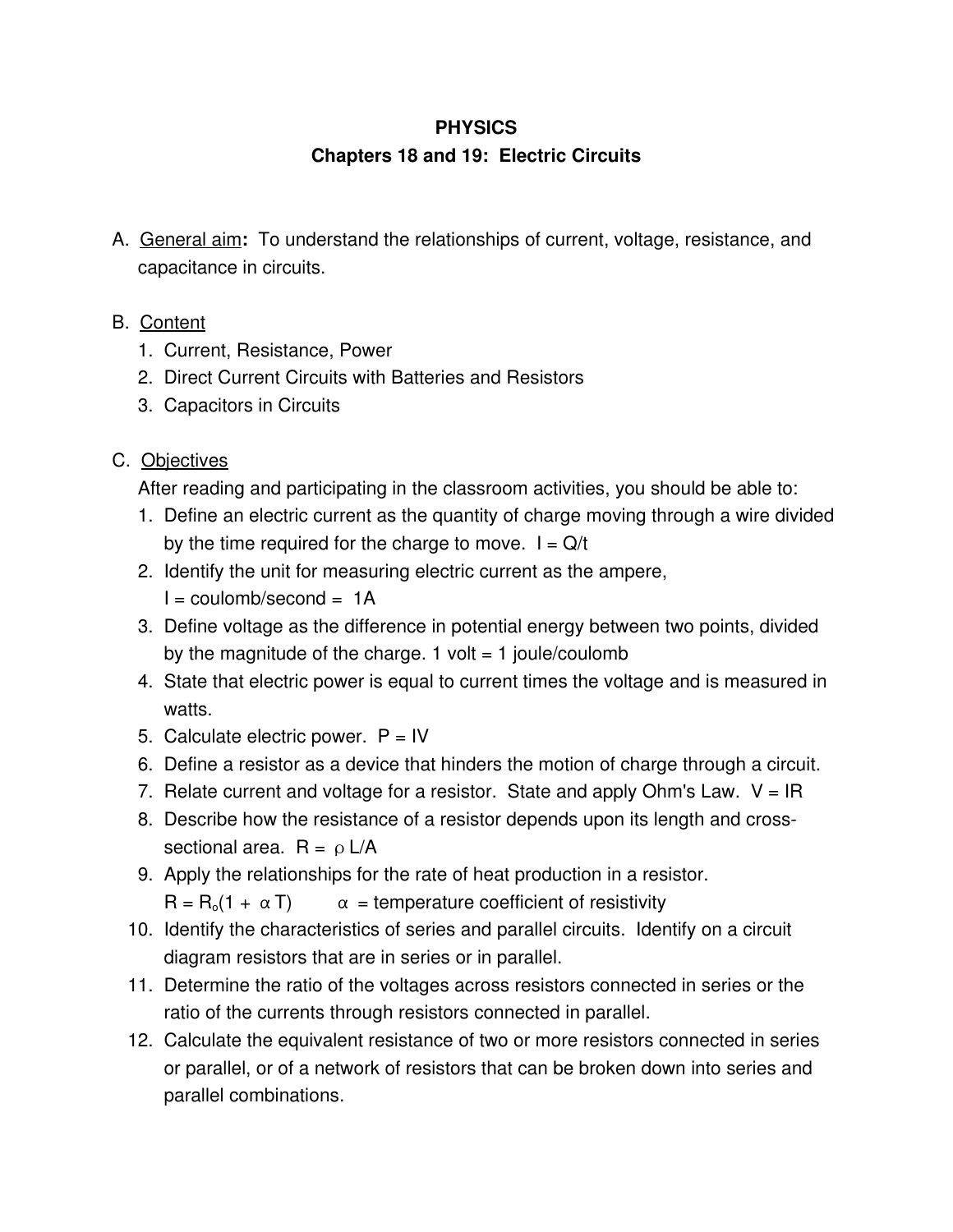13. Calculate the voltage, current, and power dissipation for any resistor in such a network of resistors connected to a single battery.

P = energy transformed/time =  $IV = QV/t = I<sup>2</sup>R = V<sup>2</sup>$ 1 watt =  $1J/s$ 

- 14. Calculate electrical energy and find the percentage of electrical energy that is converted to thermal or mechanical energy.
- 15. Calculate the terminal voltage of a battery of specified emf and internal resistance from which a known current is flowing.
- 16. Apply Ohm's Law and Kirchhoff's rules to determine a single unknown current, voltage, or resistance.
- 17. Understand the properties of voltmeters and ammeters and state whether the resistance of each is high or low.
- 18. Diagram the correct methods of connecting meters into circuits in order to measure voltage or current.
- 19. Describe how charge is stored when two capacitors are connected in parallel or when two capacitors are connected in series.
- 20. Calculate the equivalent capacitance of a series or parallel combination.
- 21. Determine the ratio of voltages for two capacitors connected in series. Hint: The charge on each of the capacitors is the same.  $C_1V_1 = C_2V_2$
- 22. Calculate the voltage or stored charge, under steady-state conditions, for a capacitor connected to a circuit consisting of a battery and resistors.
- 23. Develop skill in analyzing the behavior of circuits containing several capacitors and resistors and determine voltages and currents immediately after a switch has been closed and also after steady-state conditions have been established.

# D. Laboratory

- 1. Circuits and Currents
	- Goal: To introduce the basic structure of series and parallel circuits Time: 100 minutes Type of Lab: Student conducted (hands on)
- 2. Ohm's Law

Goal: To measure voltage and current and discover Ohm's law Time: 55 minutes Type of Lab: Student conducted (hands on)

3. Electrical Equivalent of Heat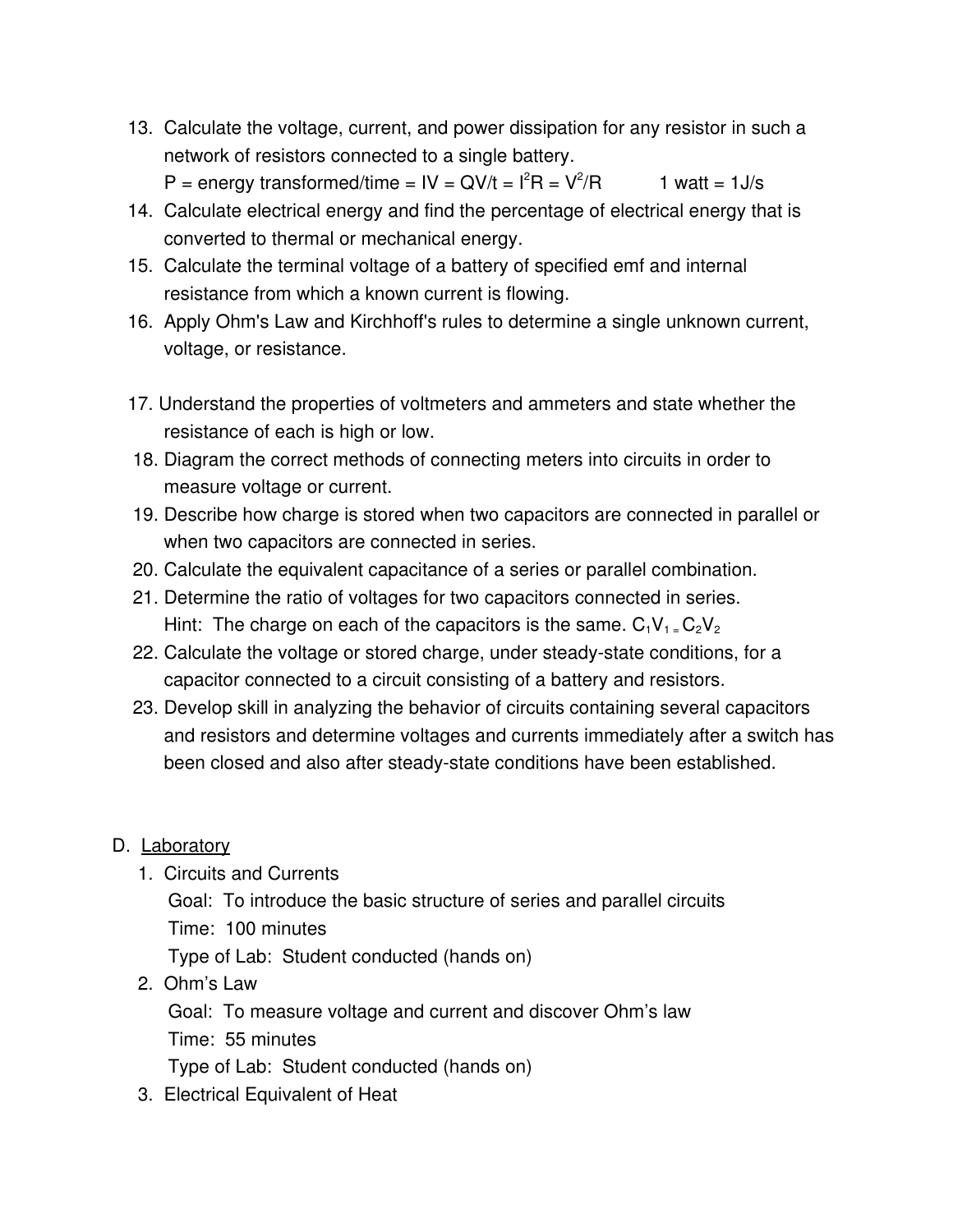Goal: To observe the conservation of energy in a conversion of electrical energy to thermal energy.

Time: 40 minutes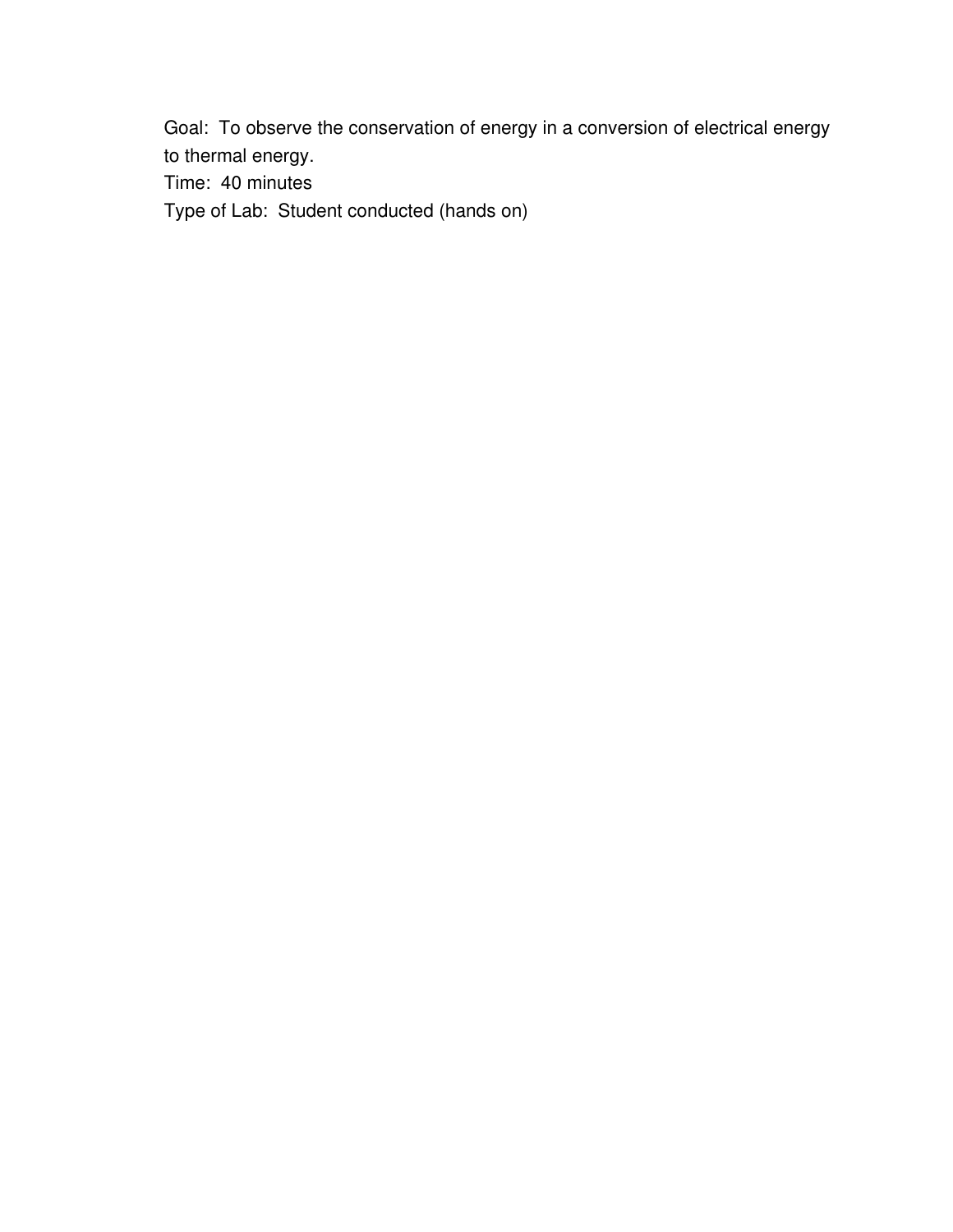#### **Chapters 20 and 21: Magnetism**

A. General aim**:** To understand the concepts of magnetism and electromagnetic induction.

#### B. Content

- 1. Magnets and magnetic fields
- 2. Interaction between magnetic fields and electric currents and moving electric charges
- 3. Solenoids and electromagnets
- 4. Electromagnetic induction
- 5. Faraday's law of induction; Lenz's law
- 6. Electric motors and generators

# C. Objectives

After reading and participating in the classroom activities, you should be able to:

- 1. State that like magnetic poles repel and unlike poles attract.
- 2. Define magnetic domains as a group of cooperating atoms. Permanent magnets are created when these domains are aligned.
- 3. Calculate the magnitude and direction of the force in terms of q, v, and B, and explain why the magnetic force can perform no work.  $F = Bqv \sin \theta$
- 4. Deduce the direction of a magnetic field from information about the forces experienced by charged particles moving through that field.
- 5. Describe the most general path possible for a charged particle moving in a uniform magnetic field, and describe the motion of a particle that enters a uniform magnetic field moving with specified initial velocity.
- 6. State and apply the formula for the radius of the circular path of a charge that moves perpendicular to a uniform magnetic field, and derive this formula from Newton's Second Law and the magnetic force law.
- 7. Describe quantitatively under what conditions particles will move with constant velocity through crossed electric and magnetic fields.
- 8. Calculate the magnitude and direction of the force on a straight segment of current-carrying wire in a uniform magnetic field.  $F = BILsin \theta$
- 9. Calculate the force of attraction or repulsion between two long current-carrying wires.  $F = \mu I_2 L/(2\pi r)$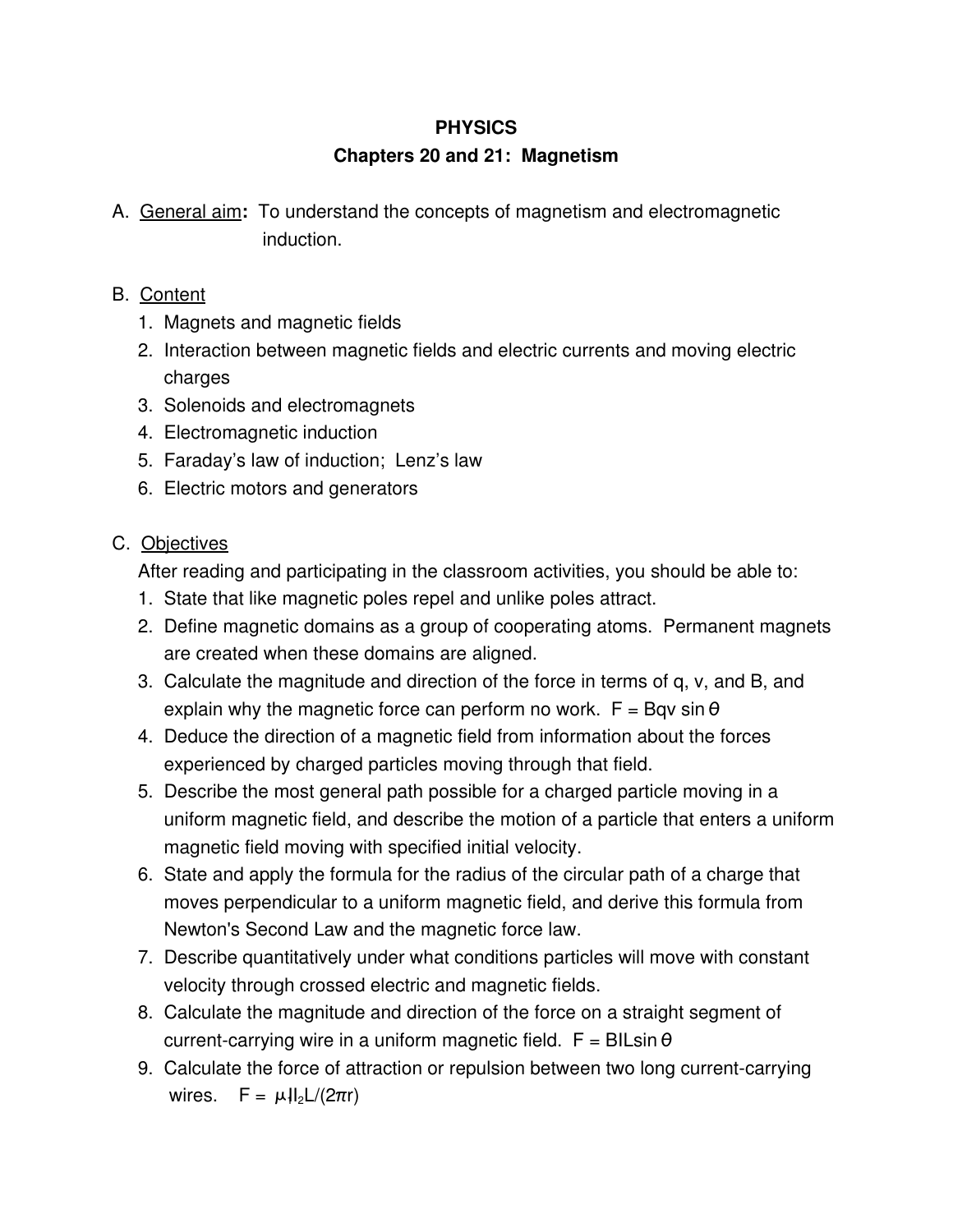- 10. Calculate the magnitude and direction of the magnetic field using Ampere's Law,
	- (a) at a point in the vicinity of a long straight current-carrying wire,  $B = \mu V 2\pi r$
	- (b) inside a solenoid,  $B = \mu I N/L$
	- (c) inside of a loop of current- carrying wire,  $B = \mu I N/2r$
- 11. Use superposition to determine the magnetic field produced by two long currentcarrying wires.
- 12. Indicate the direction of magnetic forces on a current-carrying loop of wire in a magnetic field, and determine how the loop will tend to rotate as a consequence of these forces.
- 13. Explain how to construct an electromagnet.
- 14. Define electromagnetic induction as the production of an electric current in a wire when a magnetic field changes near the wire or when the wire moves across a magnetic field.
- 15. Calculate the flux of a uniform magnetic field through a loop of arbitrary orientation.  $\Phi_B = BA \cos \theta$
- 16. Understand Faraday's Law and Lenz's Law and recognize situations in which changing flux through a loop will cause an induced emf or current in the loop. Faraday's Law:  $E = - N\Delta \Phi_B / \Delta t$
- 17. Calculate the magnitude and direction of the induced emf and current in a square loop of wire pulled at a constant velocity into or out of a uniform magnetic field.
- 18. Calculate the magnitude and direction of the induced emf and current in a loop of wire placed in a spatially uniform magnetic field whose magnitude is changing at a constant rate.
- 19. Calculate the magnitude and direction of the induced emf and current in a conducting bar moving perpendicular to a uniform magnetic field. E = B*l*v
- 20. State that an electric motor changes electrical energy into mechanical energy by moving a current-carrying wire through a magnetic field. Explain how an electric generator works.
- 21. Explain that transformers can be used to alter the voltage and current (but not the energy) in an alternating current circuit.
- 22. Differentiate between step-up and step-down transformers.
- 23. Make calculations using the voltage-turn relationship for a transformer.  $(V/N)_{\text{primary}} = (V/N)_{\text{secondary}}$
- 24. Make calculations using the power relationship for a transformer.

 $(IV)$ <sub>secondary</sub> =  $(IV)$ <sub>primary</sub>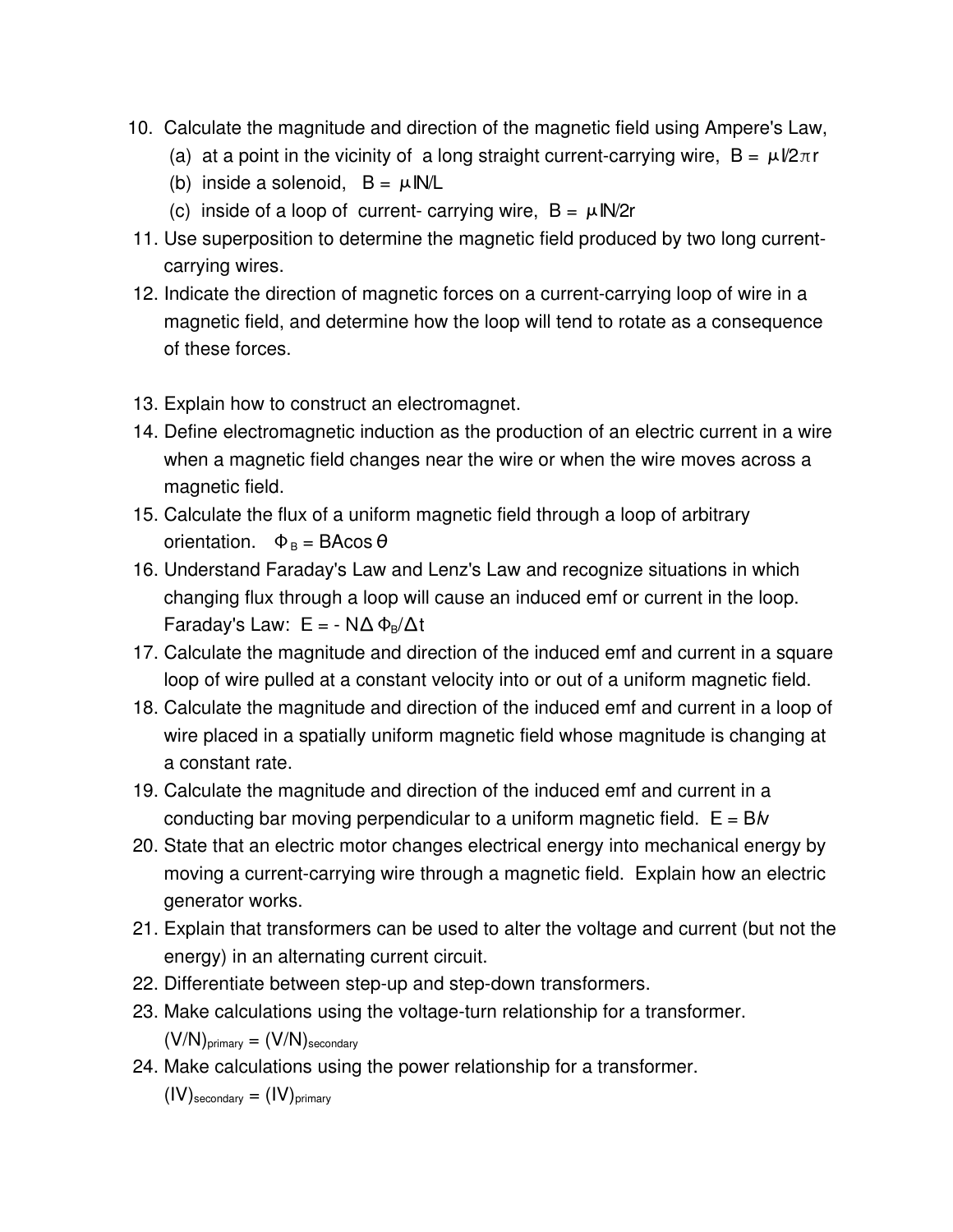#### D. Laboratory

- 1. Principles of Electromagnetism
	- Goal: To investigate the basic principles of electromagnetism Time: 55 minutes

Type of Lab: Teacher led demonstration

2. Electromagnetic Induction

Goal: To observe the generation of an electric current when a wire cuts through a magnetic field.

Time: 40 minutes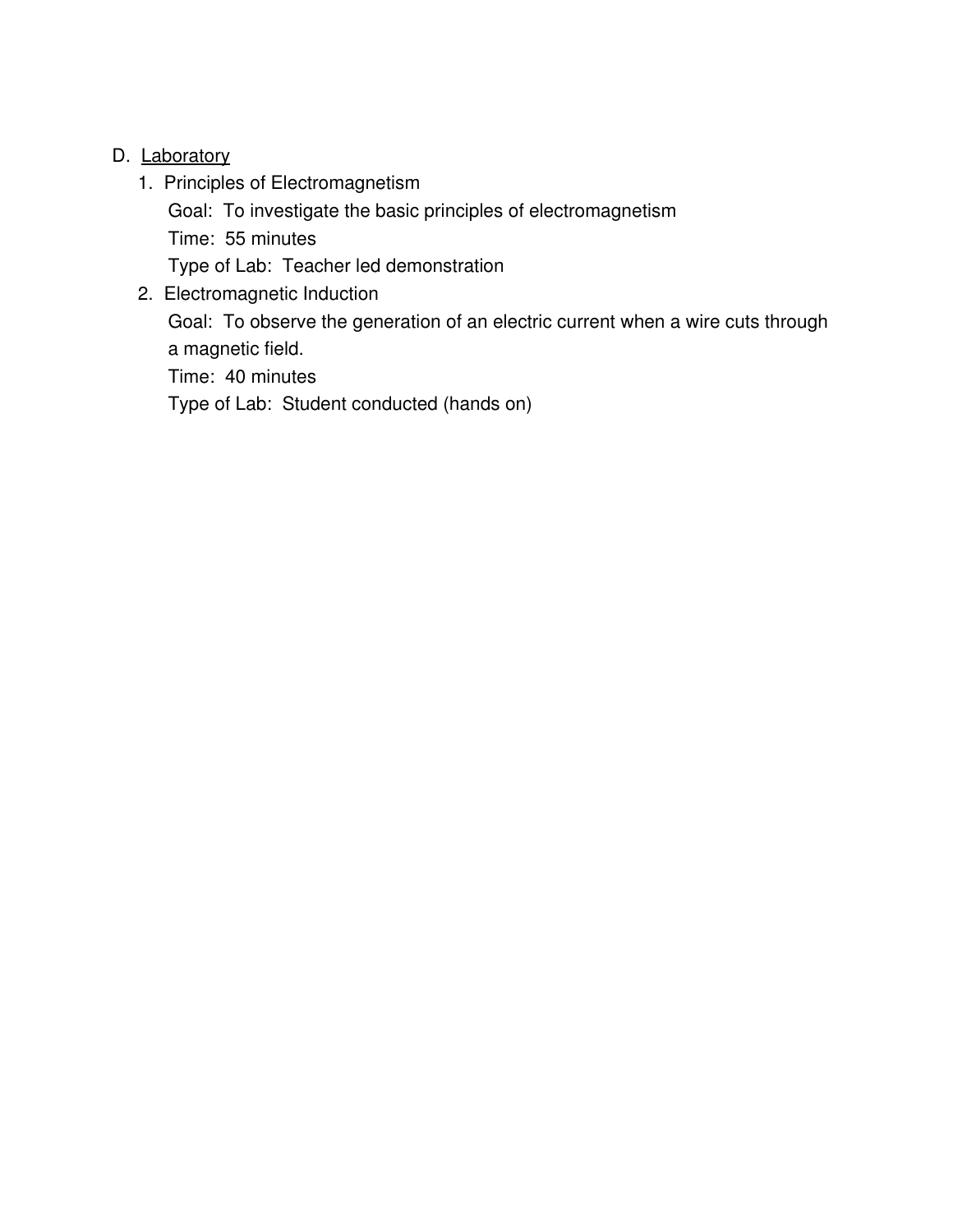# **Chapters 2225: Electromagnetic Radiation and Optics**

A. General aim**:** To understand the principles of physical and geometrical optics.

#### B. Content

- 1. Light as an electromagnetic wave
- 2. Geometrical optics
	- A. Reflection and refraction
	- B. Image formation by mirrors
	- C. Image formation by lenses
	- D. Thin lens equation; magnification
- 3. Physical optics
	- A. Interference and diffraction of light
	- B. Dispersion and the electromagnetic spectrum
	- C. Polarization
	- D. Light intensity

#### C. Objectives

After reading and participating in the classroom activities, you should be able to:

- 1. Describe the electromagnetic wave as oscillating electric and magnetic fields that are perpendicular to each other and to the direction of propagation.
- 2. Define visible light as an electromagnetic wave and compare the frequency and wavelength of visible light with other types of waves in the electromagnetic spectrum.
- 3. List the colors of the rainbow in order of increasing frequency.
- 4. State the law of reflection.
- 5. Distinguish a real image and virtual image.
- 6. You should understand image formation by plane or spherical mirrors.
- 7. Given the distance of the object from the mirror and the focal length of the mirror, use the mirror equation to predict the location of the image.
- 8. Given the distance of the object and the image from the mirror and the height of the object, find the height of the image.
- 9. Define refraction.
- 10. Determine how the speed and wavelength of light change when light passes from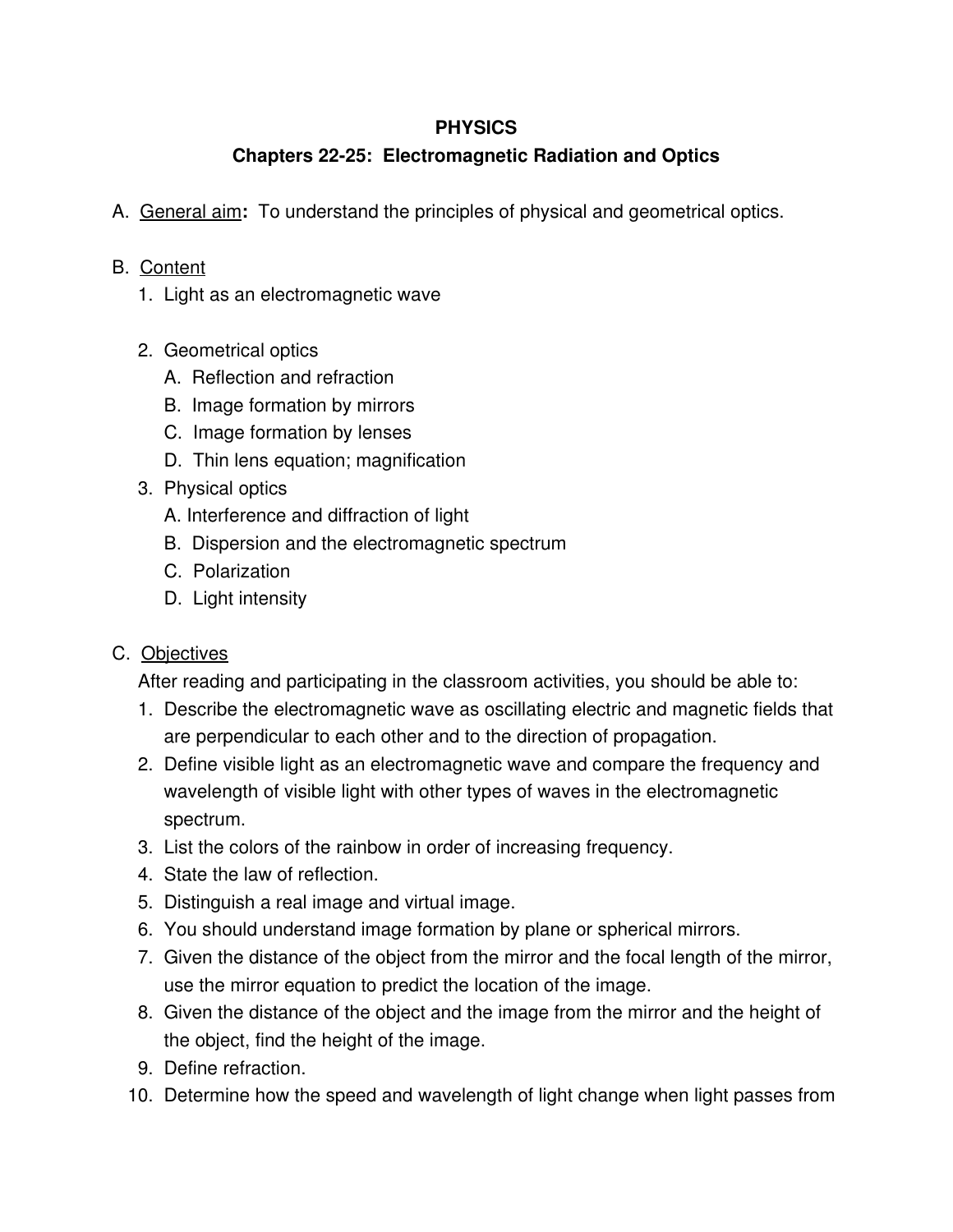one medium into another.

- 11. You should understand image formation by converging or diverging lenses.
- 12. Use the thin lens equation to relate the object distance, image distance, and focal length for a lens, and determine the image size in terms of the object size.
- 13. Determine whether the focal length of a lens is increased or decreased as a result of a change in the curvature of its surfaces or in the index of refraction of the material of which the lens is made or the medium in which it is immersed.
- 14. Analyze simple situations in which the image formed by one lens serves as the object for another lens.
- 15. Define coherent light:
- 16. Explain how Polaroid lenses work.
- 17. Use the principle of superposition to describe the conditions under which coherent waves reaching an observation point from two or more sources will all interfere constructively, or under which the waves from two sources will interfere destructively. Relate the amplitude and intensity produced by two or more sources that interfere constructively to the amplitude and intensity produced by a single source.
- 18. Define dispersion.
- 19. Apply the principles of interference to light reflected by thin films.
- 20. As you get farther from the source of the light, the intensity of the light decreases.

$$
\frac{I_2}{I_1} = \frac{(d_1)^2}{(d_2)^2}
$$

# D. Laboratory

1. Mirror Optics

Goal: To observe images formed by plane, concave, and convex mirrors. Time: 55 minutes

Type of Lab: Student conducted (hands on)

2. Refraction of Light

Goal: To determine the index of refraction of glass using Snell's law

Time: 55 minutes

Type of Lab: Student conducted (hands on)

3. Lens Optics

Goal: To determine the focal length of a converging lens Time: 55 minutes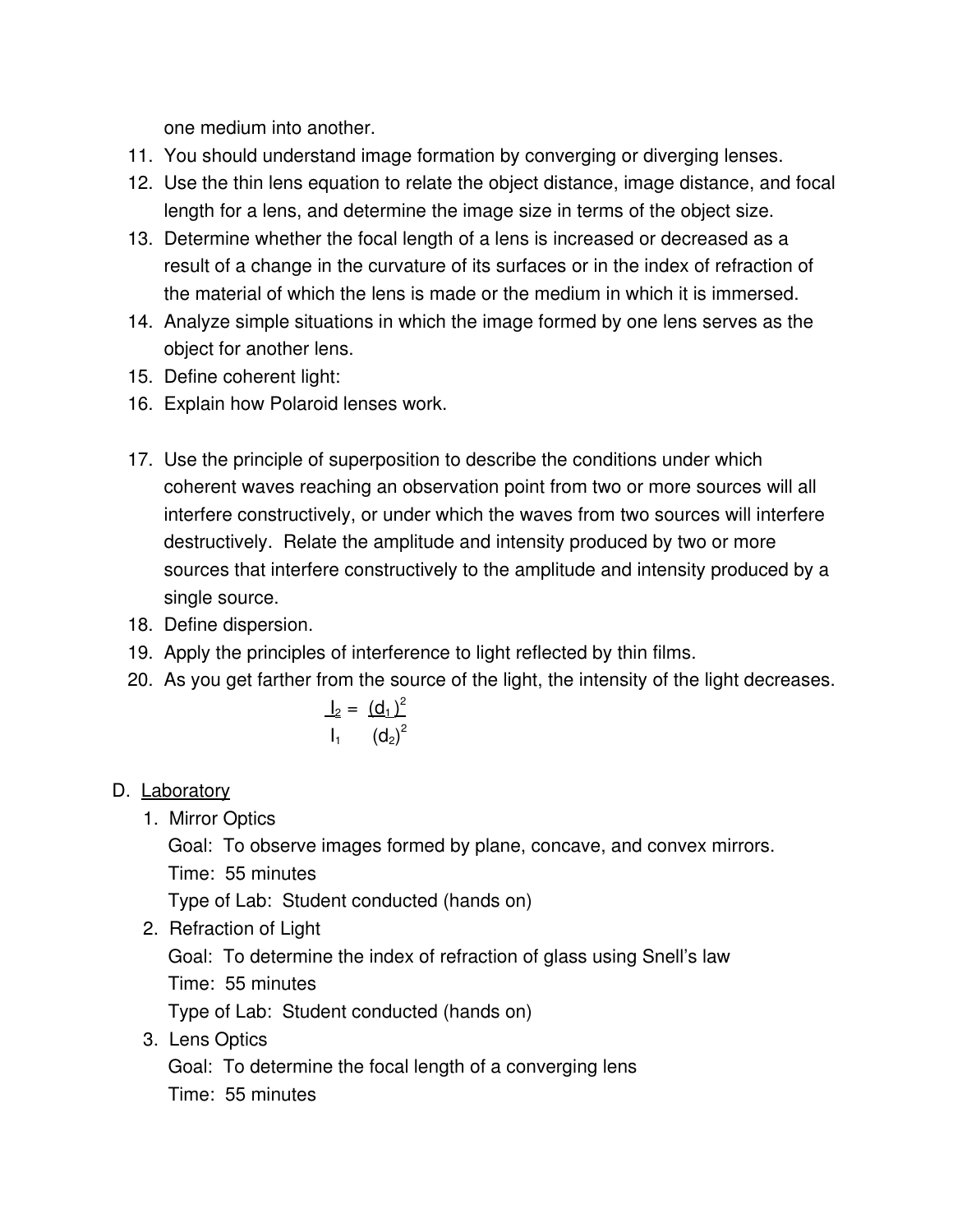Type of Lab: Student conducted (hands on)

4. Diffraction of Light

Goal: To determine the wavelengths of red, yellow, green, blue, and violet light Time: 55 minutes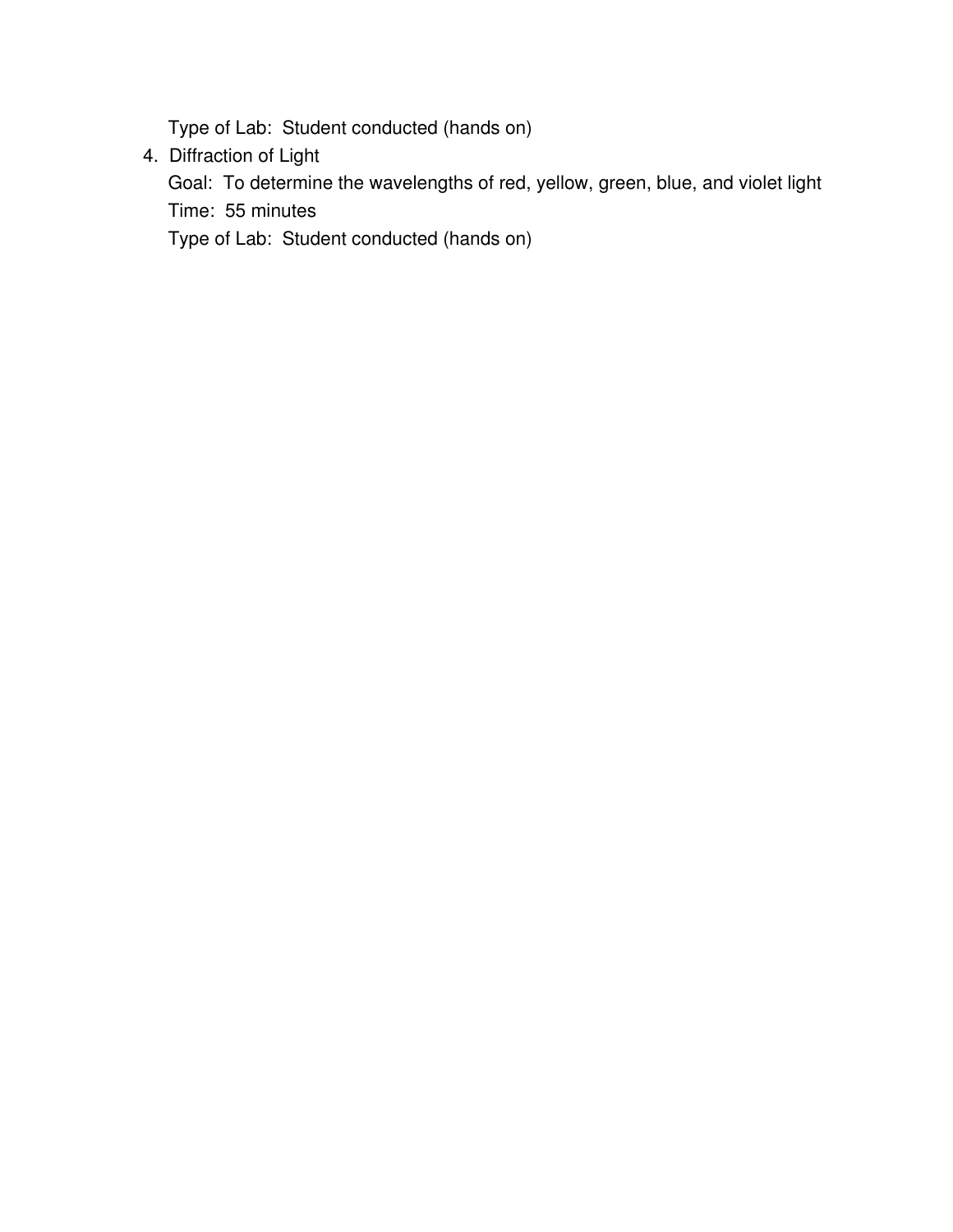# **Chapters 27 and 30: Modern Physics**

A. General aim**:** To understand the principles of atomic physics and quantum effects.

## B. Content

- 1. History of the Atomic Theory
- 2. Photoelectric Effect
- 3. Energy Levels in Atoms
- 4. Davisson-Germer Experiment and Compton's Experiment
- 5. Isotopes and Radioactive Decay

# C. Objectives

After reading and participating in the classroom activities, you should be able to:

- 1. State the postulates of the atomic theory.
- 2. State the contribution of each scientist to the development of the modern atomic theory: Dalton, Thomson, Millikan, Rutherford, and Bohr.
- 3. Describe the Rutherford scattering experiment and explain how it provides evidence for the existence of the atomic nucleus.
- 4. Relate the energy of a photon in joules or electron-volts to its wavelength or frequency.
- 5. Relate the linear momentum of a photon to its energy or wavelength, and apply linear momentum conservation.
- 6. Describe the Davisson-Germer experiment, and explain how it provides evidence for the wave nature of electrons.
- 7. Describe Comptons' experiment, and state what results were observed.
- 8. Describe the nuclear atom, including the name, location, mass (in amu), and electrical charge of the three primary particles in the atom.
- 9. Given the symbol for a specified isotope, determine the atomic number and the mass number of the isotope.
- 10. Write nuclear symbols for protons, neutrons, electrons (beta particles), helium nuclei (alpha particles), and gamma rays.
- 11. Explain how the band spectrum produced by an atom of an element illustrates the existence of energy levels within an atom.
- 12. Draw Bohr diagrams of atoms.
- 13. Complete and balance nuclear equations, having been given all but one of the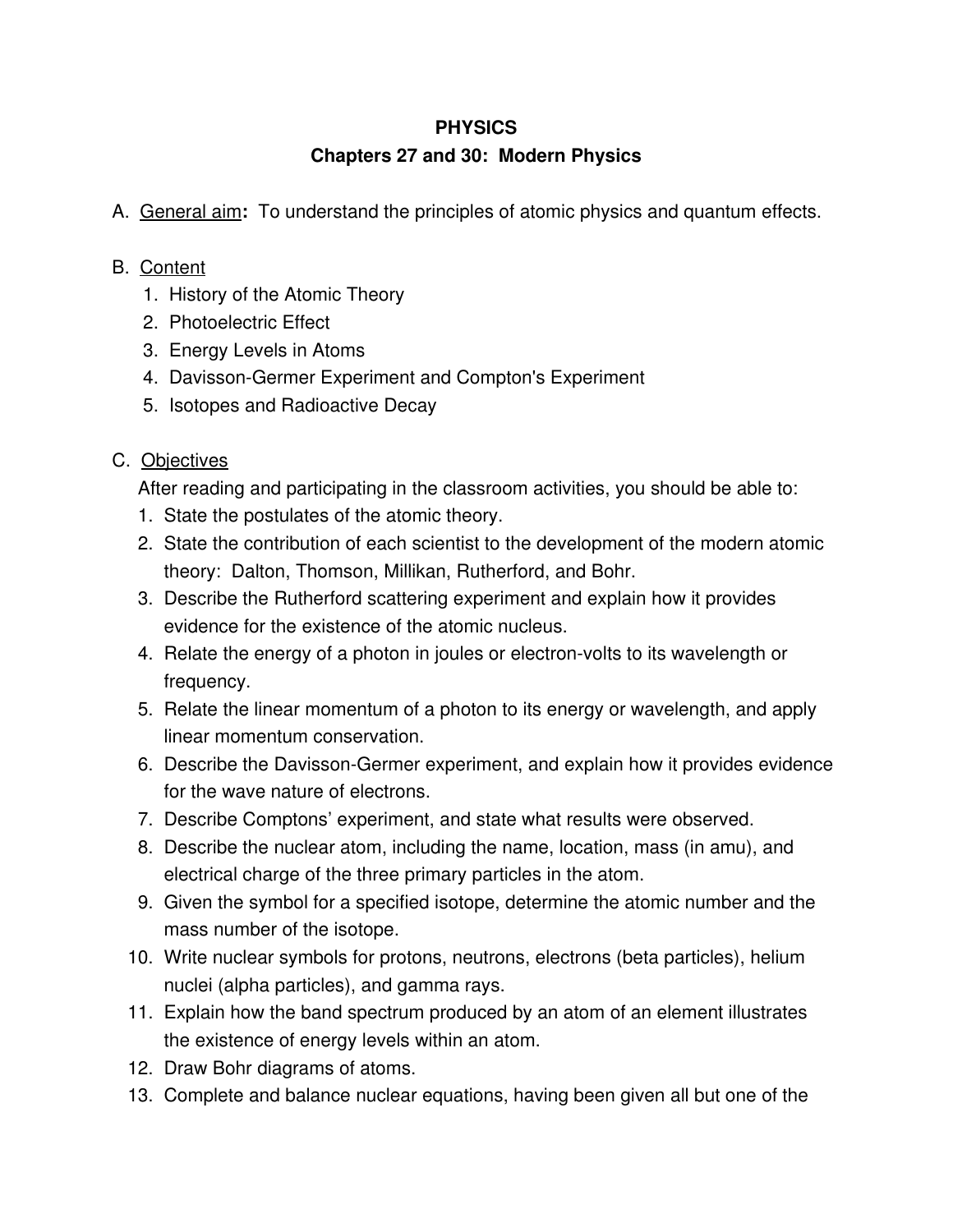particles involved.

- 14. Use the half-life of a substance to predict the amount of radioisotope present after a given period of time.
- 15. Graph the amount of a radioactive isotope remaining vs. time. Use the graph to determine the half-life of the isotope.
- 16. State that radioisotopes can be used in dating objects and as radiotracers.
- 17. Use Einstein's equation,  $E = mc^2$ , to calculate the energy change or mass change of a reaction.
- 18. Differentiate between fission and fusion.

#### D. Laboratory

1. Photoelectric Effect

Goal: To describe how the number of photoelectrons and their maximum kinetic energy depend on the wavelength and intensity of the light striking the surface, and account for this dependence in terms of a photon model of light. Time: 55 minutes Type of Lab: Teacher led demonstration (virtual lab)

- 2. The Atomic Spectrum of Hydrogen
- Goal: Draw the energy levels of hydrogen and explain how the diagram accounts for the hydrogen spectrum Time: 55 minutes Type of Lab: Student conducted (pencil/paper lab)
- 3. Half-life of a Radioisotope Goal: To determine the half-life of a radioisotope Time: 55 minutes Type of Lab: Student conducted (simulated lab)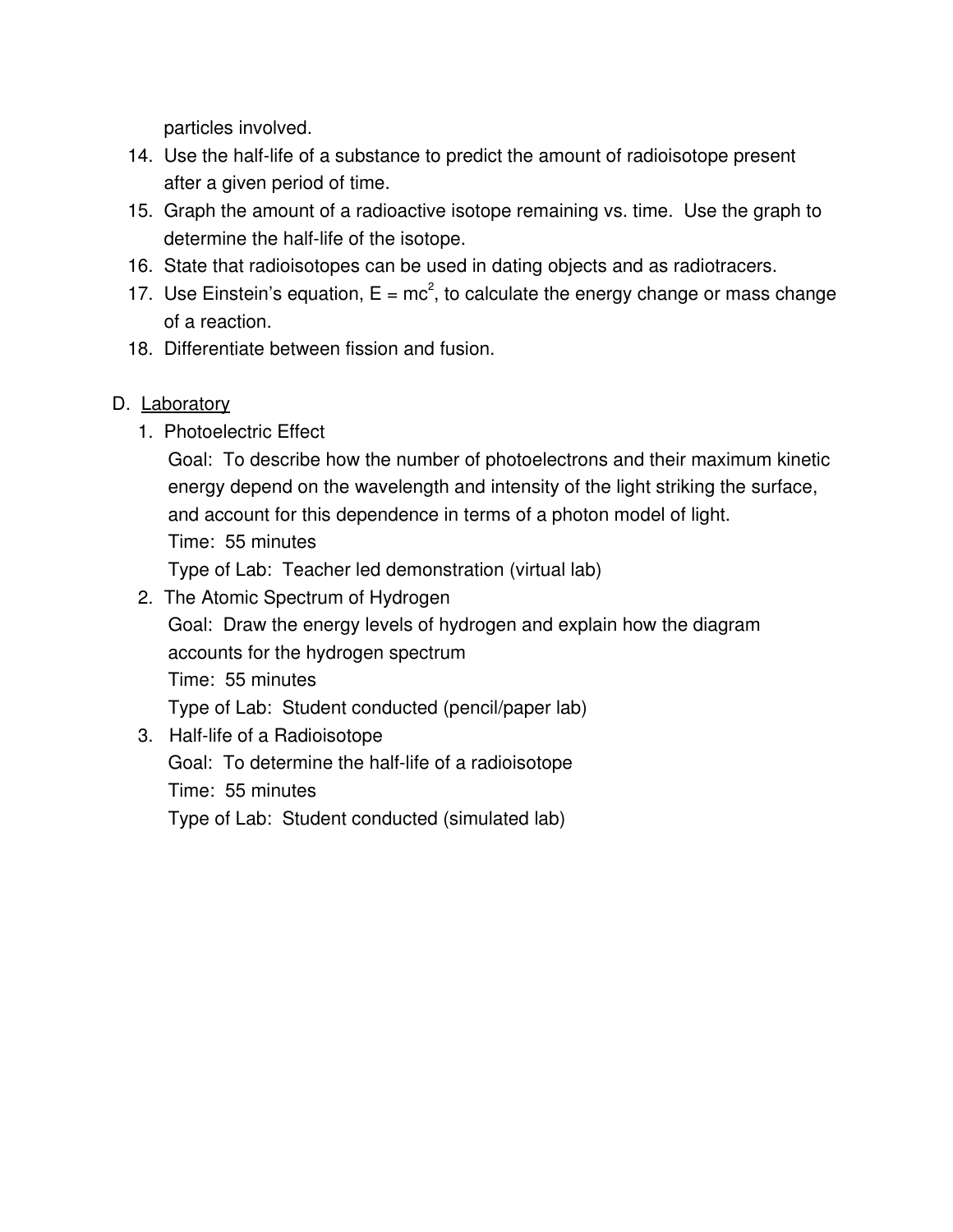#### **Laboratory Activities**

| <b>Chapter</b> | <b>Title and Goal</b>                                         | Time in | <b>Type of</b> |
|----------------|---------------------------------------------------------------|---------|----------------|
|                |                                                               | minutes | Lab            |
|                | Title: Graphing Lengths of Wires                              |         | Student        |
| 1              | Goal: Measurement and usage of graphing calculators           | 55      | conducted      |
|                | Title: Uniform Motion                                         |         | Student        |
| $\overline{c}$ | Goal: Use graphical methods to analyze the motion of a        | 55      | conducted      |
|                | vehicle                                                       |         |                |
|                | Title: Motion of Ball on Ramp                                 |         | Student        |
| $\overline{c}$ | Goal: Measure and graph the acceleration of a ball moving on  | 55      | conducted      |
|                | an inclined plane                                             |         |                |
|                | Title: Match the Graph Using a Motion Detector                |         | Student        |
| $\overline{c}$ | Goal: Demonstration of displacement, velocity and             | 35      | conducted      |
|                | acceleration                                                  |         |                |
|                | Title: The Paper River                                        |         | Student        |
| 3              | Goal: To investigate the independence of vector quantities    | 55      | conducted      |
|                | Title: The Football Throw                                     |         | Student        |
| 3              | Goal: To investigate projectile motion                        | 55      | conducted      |
|                | Title: The Old Tablecloth Trick                               |         | Teacher        |
| 4              | Goal: Introduction to inertia and Newton's first law.         | 5       | demo           |
|                | Title: Newton's Second Law                                    |         | Student        |
| 4              | Goal: Examine the relationships between mass, force,          | 55      | conducted      |
|                | acceleration, and Newton's laws of motion                     |         |                |
|                | Title: Static and Kinetic Friction                            |         | Teacher        |
| 4              | Goal: To investigate friction and measure the coefficients of | 20      | demo           |
|                | friction                                                      |         |                |
|                | <b>Title: Circular Motion</b>                                 |         | Student        |
| 5              | Goal: To discover the relationships among the variables       | 95      | conducted      |
|                | (speed, mass, force, and radius) in circular motion           |         |                |
|                | Title: Kepler's Laws                                          |         | Student        |
| 5              | Goal: Plot planetary orbit and apply Kepler's laws            | 55      | conducted      |
|                | Title: Ball Toss Using a Motion Detector                      |         | Teacher        |
| 6              | Goal: To examine the changes in kinetic and potential energy  | 35      | demo           |
|                | Title: Hooke's Law                                            |         | Student        |
| 6              | Goal: To determine the relationship between the extension to  | 55      | conducted      |
|                | an                                                            |         |                |
|                | elastic spring and the applied force                          |         |                |
|                | Title: Conservation of Mechanical Energy                      |         | Teacher        |
| 6              | Goal: To determine whether mechanical energy is conserved     | 55      | demo           |
|                | in an                                                         |         |                |
|                | oscillating spring.                                           |         |                |
|                | Title: Momentum                                               |         | Teacher        |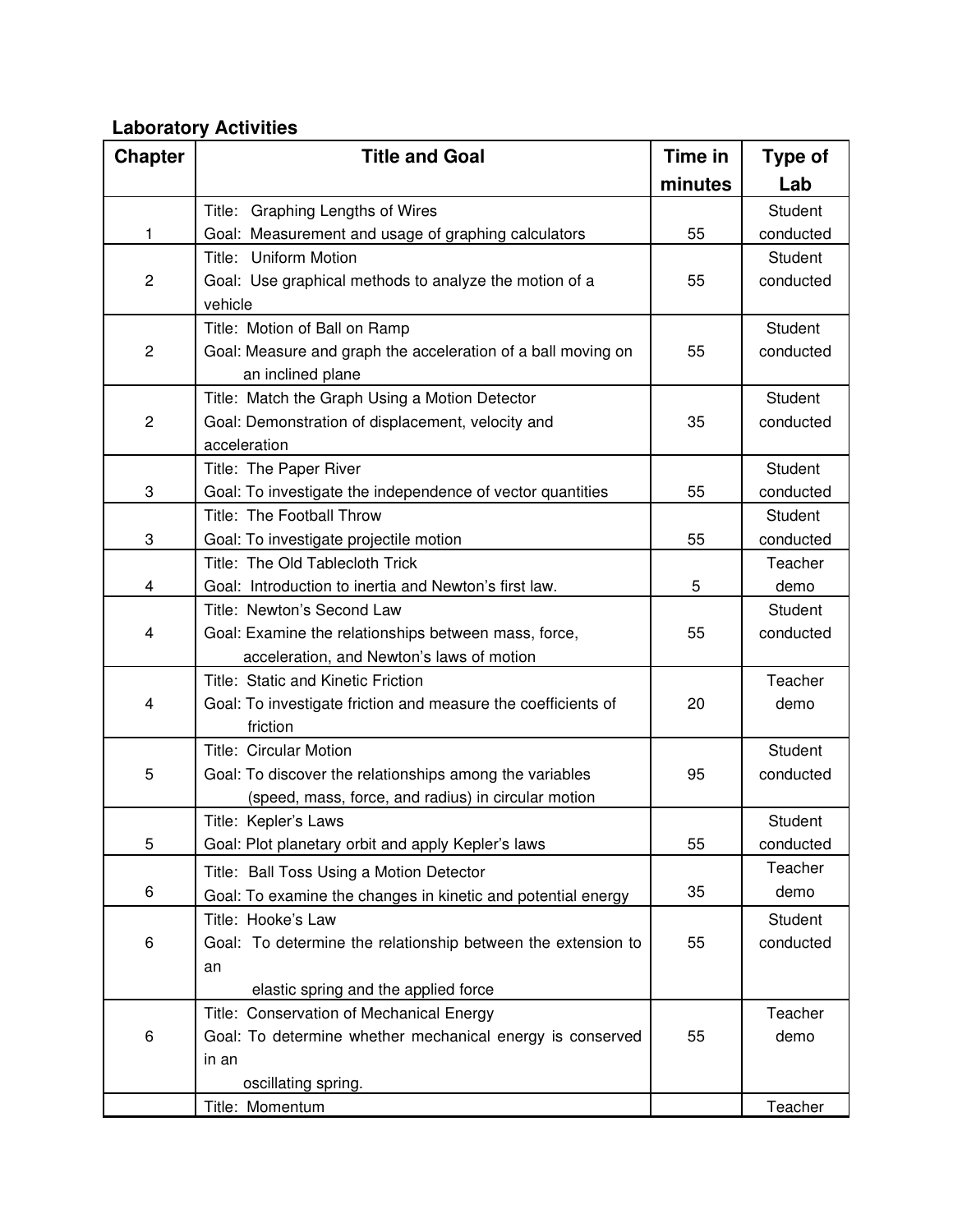| $\overline{7}$ | Goal: To investigate the law of conservation of momentum by<br>analyzing one-dimensional elastic and inelastic collisions | 55  | demo                 |
|----------------|---------------------------------------------------------------------------------------------------------------------------|-----|----------------------|
|                | Title: Collisions and Impacts                                                                                             |     | Student              |
| $\overline{7}$ | Goal: To investigate the law of conservation of momentum by                                                               | 55  | conducted            |
|                | analyzing two-dimensional collisions                                                                                      |     |                      |
|                | <b>Title: Torque</b>                                                                                                      |     | Student              |
| 8 and 9        | Goal: To study the factors necessary to produce equilibrium on                                                            | 55  | conducted            |
|                | a                                                                                                                         |     |                      |
|                | balance                                                                                                                   |     |                      |
|                | Title: Archimedes' Principle                                                                                              |     | Student              |
| 10             | Goal: To calculate the buoyant force on a submerged object                                                                | 55  | conducted            |
|                | Title: Waves on Springs                                                                                                   |     | Student              |
| 11             | Goal: Investigate the characteristics of waves on coil springs                                                            | 55  | conducted            |
|                | Title: Water Waves                                                                                                        |     | Teacher              |
| 11             | Goal: Investigate the characteristics of water waves                                                                      | 55  | demo                 |
|                | Title: Pendulum Periods                                                                                                   |     | Student              |
| 11             | Goal: To design an experiments to determine the factors that                                                              | 55  | conducted            |
|                | may affect the period of a pendulum.                                                                                      |     |                      |
|                | Title: Microphone Sound Waves                                                                                             |     | Student              |
| 12             | Goal: To determine the period and frequency of sound waves                                                                | 15  | conducted            |
|                | Title: Speed of Sound                                                                                                     |     | Student              |
| 12             | Goal: To determine the speed of sound using a closed pipe                                                                 | 35  | conducted            |
|                | Title: Thermal Expansion                                                                                                  |     | Teacher              |
| 13             | Goal: To observe and measure the thermal expansion of a                                                                   | 25  | demo                 |
|                | wire                                                                                                                      |     |                      |
|                | as it is heated                                                                                                           |     |                      |
|                | Title: Gas Laws                                                                                                           |     | Teacher              |
| 13             | Goal: To observe the relationship among temperature,                                                                      | 25  | demo                 |
|                | pressure                                                                                                                  |     |                      |
|                | and volume of a gas                                                                                                       |     |                      |
| 14 and 15      | Title: Specific Heat of a Metal                                                                                           |     | Student              |
|                | Goal: To use calorimetric techniques to determine the specific                                                            | 50  | conducted            |
|                | heat of a metal                                                                                                           |     |                      |
|                | <b>Title: Electrostatics</b>                                                                                              |     | Teacher              |
| 16 and 17      | Goal: To understand the nature of electric charge                                                                         | 20  | demo                 |
| 16 and 17      | <b>Title: Electric Fields</b><br>Goal: To examine certain electric fields; in particular to map                           | 40  | Student<br>conducted |
|                | the                                                                                                                       |     |                      |
|                | equipotential lines of an electric field and hence                                                                        |     |                      |
|                | determine the electric lines of force.                                                                                    |     |                      |
|                | Title: Circuits and Currents                                                                                              |     | Student              |
| 18 and 19      | Goal: To introduce the basic structure of series and parallel                                                             | 100 | conducted            |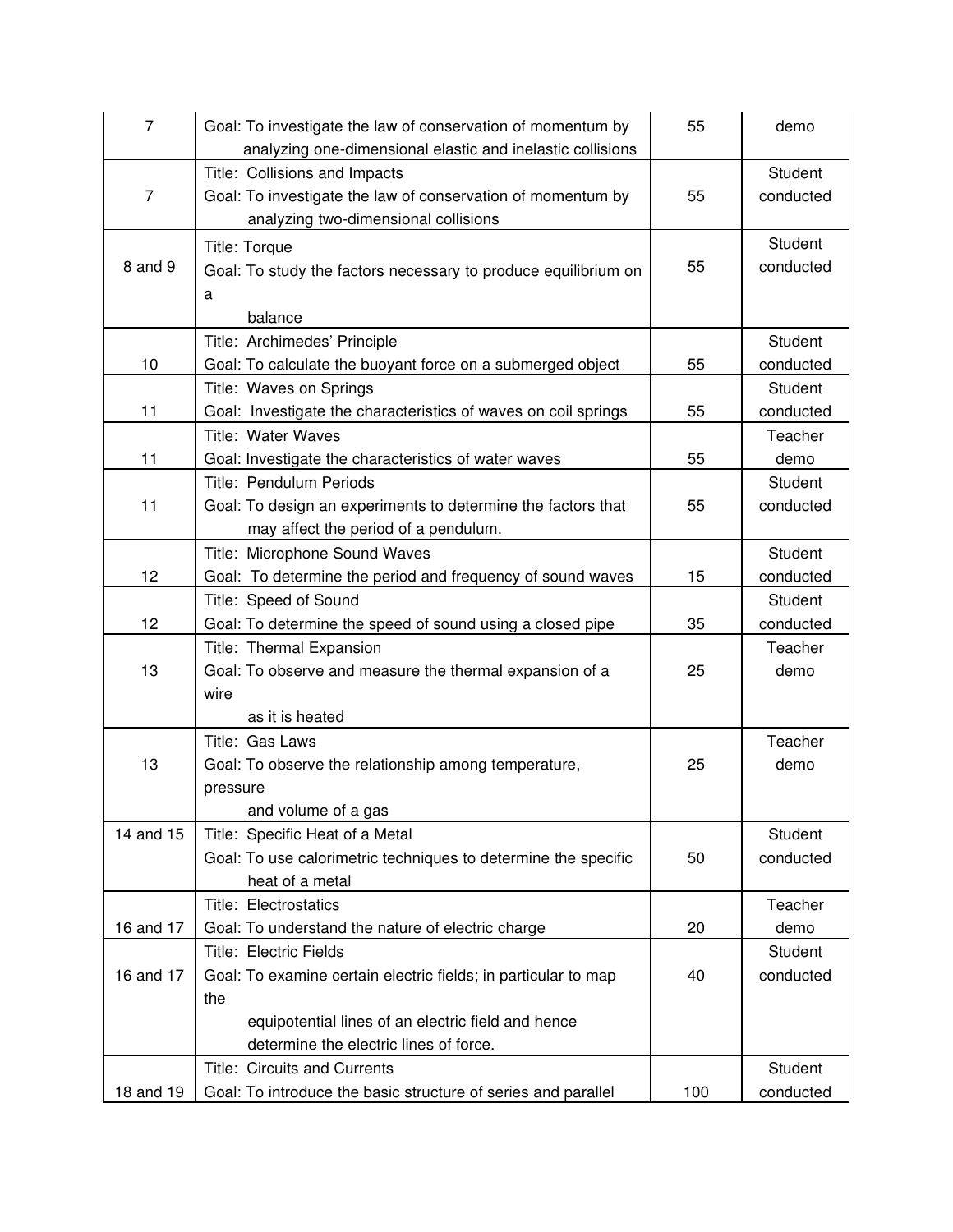|           | circuits                                                       |    |                |
|-----------|----------------------------------------------------------------|----|----------------|
|           | Title: Ohm's Law                                               |    | Student        |
| 18 and 19 | Goal: To measure voltage and current and discover Ohm's law    | 55 | conducted      |
|           | Title: Electrical Equivalent of Heat                           |    | <b>Student</b> |
| 18 and 19 | Goal: To observe the conservation of energy in a conversion of | 40 | conducted      |
|           | electrical energy to thermal energy.                           |    |                |
|           | Title: Principles of Electromagnetism                          |    | Teacher        |
| 20 and 21 | Goal: To investigate the basic principles of electromagnetism  | 55 | demo           |
|           | Title: Electromagnetic Induction                               |    | <b>Student</b> |
| 20 and 21 | Goal: To observe the generation of an electric current when a  | 40 | conducted      |
|           | wire cuts through a magnetic field.                            |    |                |
|           | Title: Mirror Optics                                           |    | Student        |
| $22 - 25$ | Goal: To observe images formed by plane, concave, and          | 55 | conducted      |
|           | convex mirrors.                                                |    |                |
|           | Title: Refraction of Light                                     |    | Student        |
| $22 - 25$ | Goal: To determine the index of refraction of glass using      | 55 | conducted      |
|           | Snell's                                                        |    |                |
|           | law                                                            |    |                |
|           | Title: Lens Optics                                             |    | Student        |
| 22-25     | Goal: To determine the focal length of a converging lens       | 55 | conducted      |
|           | Title: Diffraction of Light                                    |    | Student        |
| $22 - 25$ | Goal: To determine the wavelengths of red, yellow, green,      | 55 | conducted      |
|           | blue,                                                          |    |                |
|           | and violet light                                               |    |                |
|           | Title: Photoelectric Effect                                    |    | Virtual lab    |
| 27 and 30 | Goal: To describe how the number of photoelectrons and their   | 55 |                |
|           | maximum kinetic energy depend on the wavelength and            |    |                |
|           | intensity of the light striking the surface, and account for   |    |                |
|           | this dependence in terms of a photon model of light.           |    |                |
|           | Title: The Atomic Spectrum of Hydrogen                         |    | Student        |
| 27 and 30 | Goal: Draw the energy levels of hydrogen and explain how the   | 55 | conducted      |
|           | diagram accounts for the hydrogen spectrum                     |    |                |
|           | Title: Half-life of a Radioisotope                             |    | Student        |
| 27 and 30 | Goal: To determine the half-life of a radioisotope             | 55 | conducted      |

Each of the above laboratory investigations will be presented to the students as a problem. Some of the laboratories listed lead to the collection of data which can be analyzed through graphical methods. Many of the laboratories listed, require the students to design their own procedure, and methods of data gathering and data